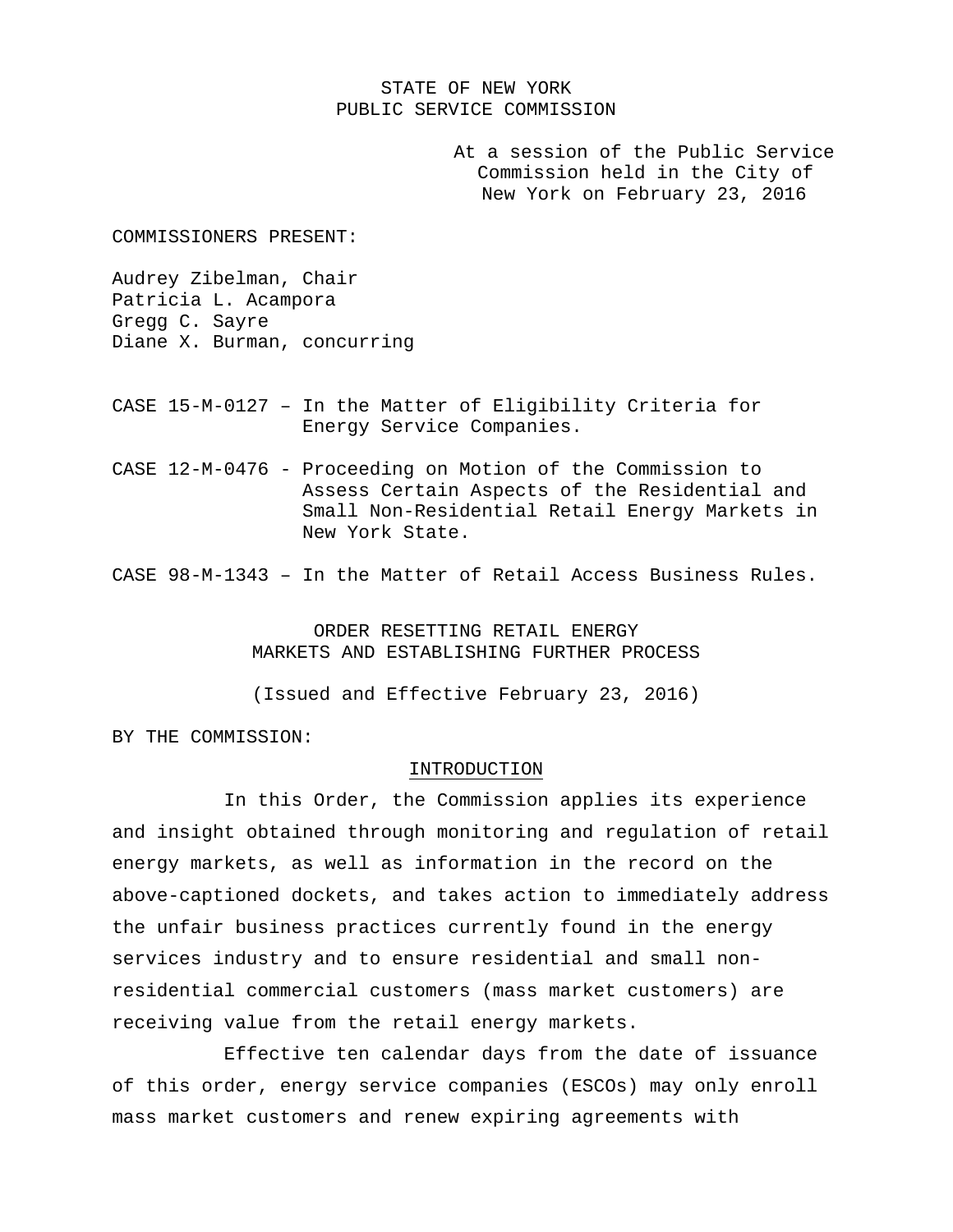existing mass market customers based on contracts that guarantee savings in comparison to what the customer would have paid as a full service utility customer or provide at least 30% renewable electricity. Moreover, by this order the Commission clarifies the process by which ESCO eligibility can be revoked.

 Further, this order sets forth the issues to be evaluated within 60 days of the date of this order to refine the retail energy markets for residential and small non-residential customers in New York State. Within this 60 day period, the Commission will consider new requirements applicable to entities providing energy to mass market customers.

 While competitive retail energy markets continue to function well for large commercial and industrial customers, mass market customers have not seen comparable benefits. The vast majority of ESCOs serving these customers offer only commodityrelated services. However, experience shows that, with regard to mass market customers, ESCOs cannot effectively compete with commodity prices offered by utilities. This may be for a number of reasons, including customer acquisition costs, the greater economies of scale of utilities, and the fact that utilities do not profit from the sale of energy commodity. In addition, the Department of Public Service (Department) continues to receive a large number of complaints from ESCO customers about unexpectedly high bills.

 The Commission has repeatedly taken strong action in an effort to improve and strengthen these markets. However, based on performance of these markets, an immediate transition away from a retail market focused on commodity only without price protection, to a market in which competitive ESCOs provide services of demonstrated value to consumers, is warranted.

 $-2-$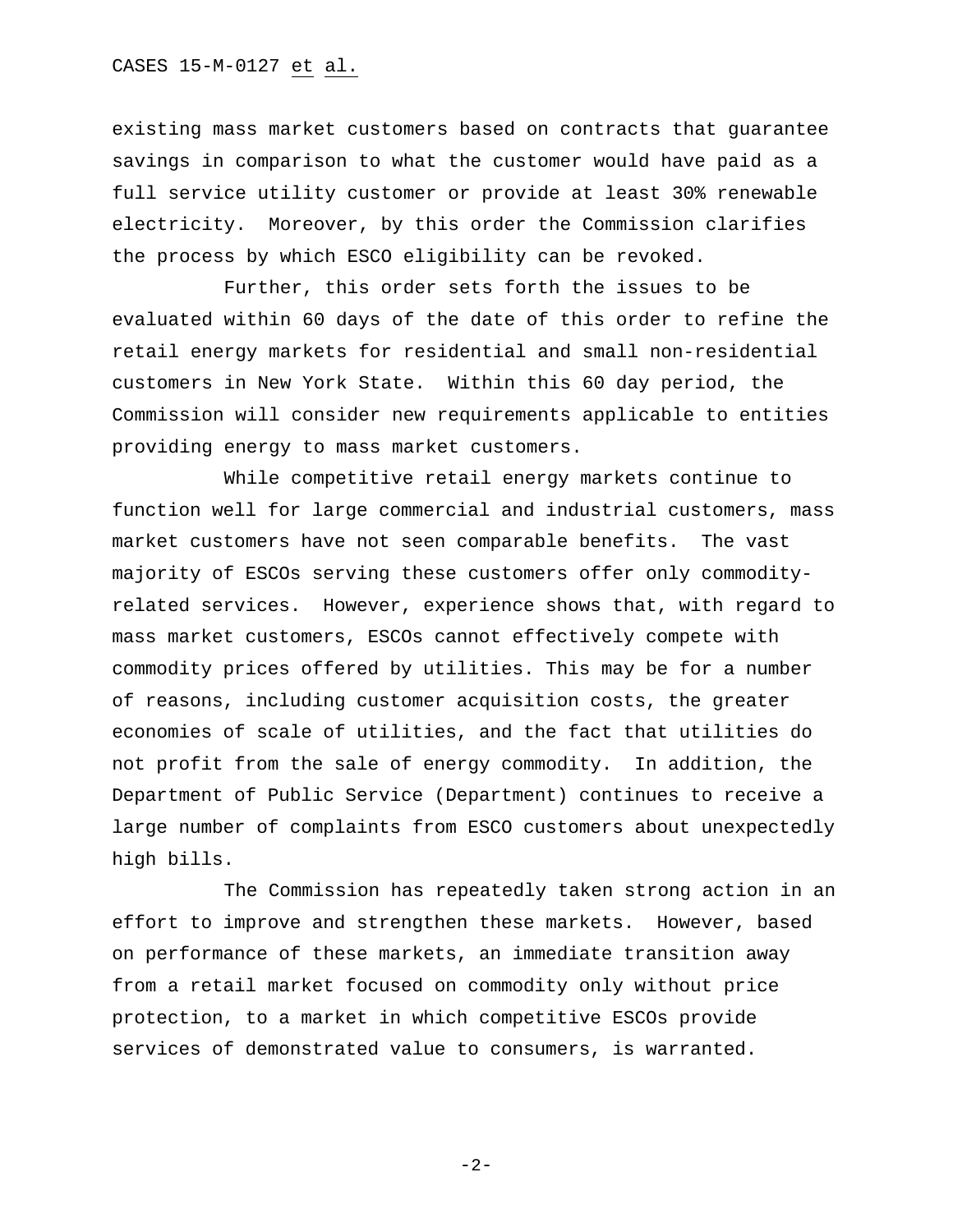The Commission has begun to reform New York State's energy industry to, among other things, promote increased availability of energy efficiency services, increases in distributed generation, including deeper penetration of market based distributed and grid-based renewable energy resources, and enhancement of customer knowledge with tools that will support effective management of their total energy bill, and animate markets.1 Development of markets in which vendors offer innovative services of value to consumers, and in which consumers can participate with confidence, is critically important to the success of the Reforming the Energy Vision (REV) initiative. Retail energy markets focused on commodity-only products, and in which ESCOs do not meet expectations of many customers, will thwart these objectives.

 In support of the Commission's realignment of energy markets and the regulatory framework, this Order directs that the transformation of retail energy markets commence immediately.

#### BACKGROUND

 Department of Public Service Staff (Staff) reports that, currently, approximately 200 ESCOs are deemed eligible to provide electricity and natural gas in New York State. Recognizing that development of strong, competitive retail

<sup>1</sup> Case 14-M-0101, Reforming the Energy Vision, Order Instituting Proceeding (issued April 25, 2014).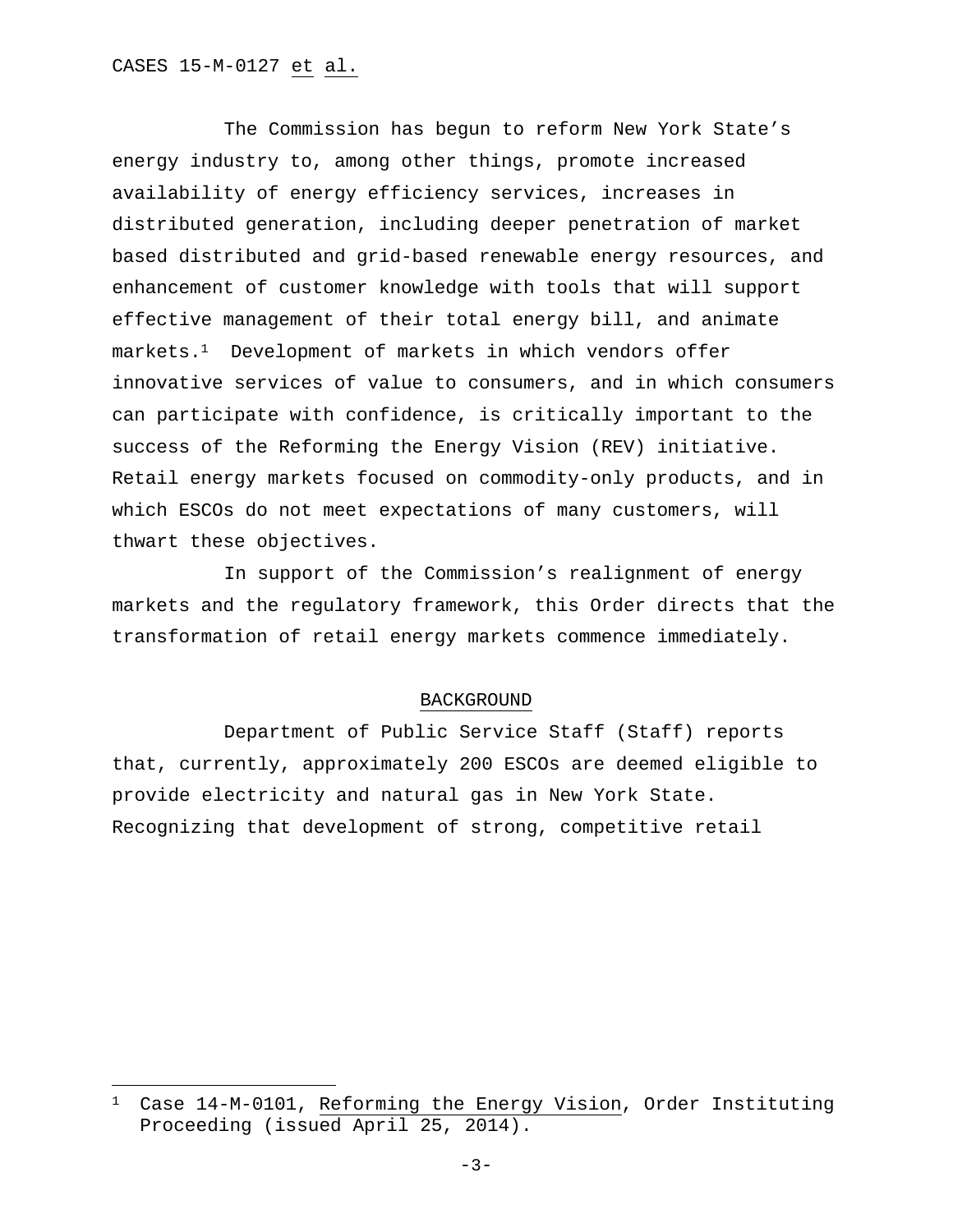energy markets for mass market customers<sup>2</sup> is an on-going process, the Commission has periodically reviewed the performance of those markets, and assessed the need for changes to improve them.

 The most recent comprehensive review concluded that competitive retail energy markets are providing substantial benefits to large commercial and industrial customers, including a wide range of energy-related value-added services that assist customers in managing their energy usage and bills.<sup>3</sup> In contrast, retail energy markets are not providing sufficient competition or innovation to properly serve mass market consumers. As a result, changes were made to enhance price transparency, including requiring utilities to implement an online tool for ESCO customers to compare their ESCO charges with

<sup>2</sup> Mass market customers include residential and small nonresidential customers. Regarding the definition of "small non-residential" customer, while the thresholds for electric demand billing vary somewhat by utility, the Commission will continue to define a small non-residential electric customer as a non-demand metered customer. Some parties commented that the proposed definition of small non-residential gas customer is too broad, and would include almost all non-residential gas customers. A few parties proposed usage threshold levels up to 1,000 MCFs. Great Eastern Energy proposed a threshold for the definition of small non-residential customer as at less than or equal to 750 dekatherms per year, which it states is approximately five times the energy usage for a single family residential home. Great Eastern Energy's proposal is adopted and small non-residential customers are defined as either a non-demand metered electric customer or a non-residential gas customer with annual gas consumption that does not exceed 750 dekatherms per year or the equivalent.

Cases 12-M-0476 et al., Proceeding on Motion of the Commission to Assess Certain Aspects of the Residential and Small Non-Residential Retail Energy Markets in New York State, Order Taking Actions to Improve the Residential and Small Non-Residential Retail Access Markets (issued February 25, 2014); Order Granting and Denying Petitions for Rehearing in Part (issued February 6, 2015).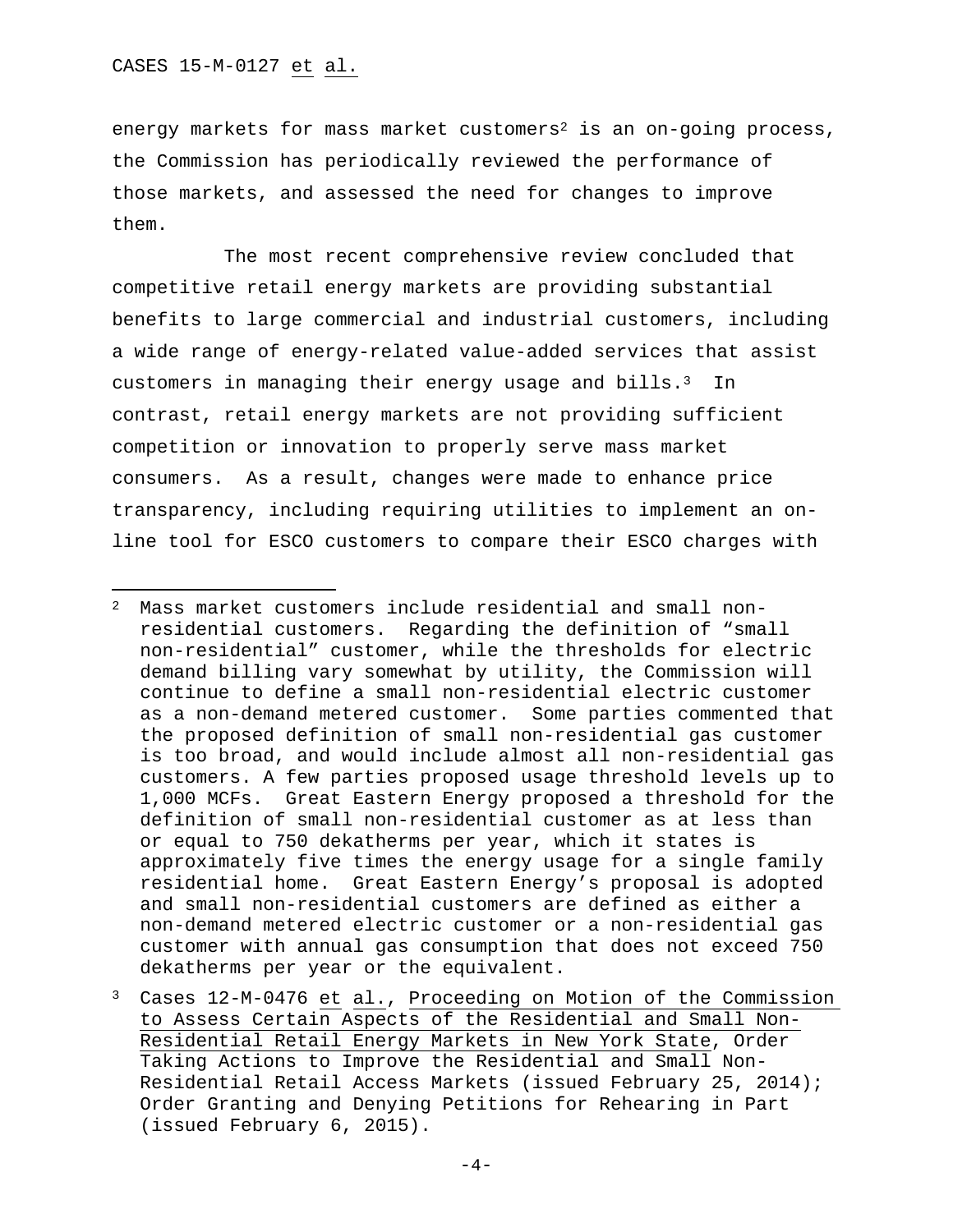what they would have paid if commodity was obtained by the utility, and requiring ESCOs to file historic pricing information for certain products with the Department for subsequent publication. In addition, enhancements were made to strengthen rules and procedures applicable to ESCO marketing activities, including requiring all enrollments made through door-to-door and telephonic marketing to be verified by an independent third party.

 Additional changes were made to further protect participants in utility low-income programs, by requiring ESCOs choosing to serve those customers to provide only products that guarantee savings in comparison with energy purchased from the utility or include an energy-related value-added component. A collaborative proceeding was initiated to resolve implementation issues associated with that requirement. That Staff-led collaborative filed its Report and comments on that report were recently received.4

 Parties including the Public Utility Law Project of New York, Inc. (PULP), the City of New York (NYC), AARP, and the Utility Intervention Unit of the Department of State (UIU) recommend that the protections the Commission identified for low-income customers be extended to all residential customers, in view of the Commission's findings that retail energy markets for mass market customers are not providing sufficient innovation or competition. The New York State Attorney General filed a comment supporting that recommendation, as did the NYC Public Advocate in a reply comment filed jointly with PULP.

<sup>4</sup> Case 12-M-0476 et al., supra, Report of the Collaborative Regarding Protections for Low Income Customers of Energy Service Companies (filed November 5, 2015); Cases 12-M-0476 et al., supra, Notice Seeking Comments on Collaborative Report (issued December 1, 2015).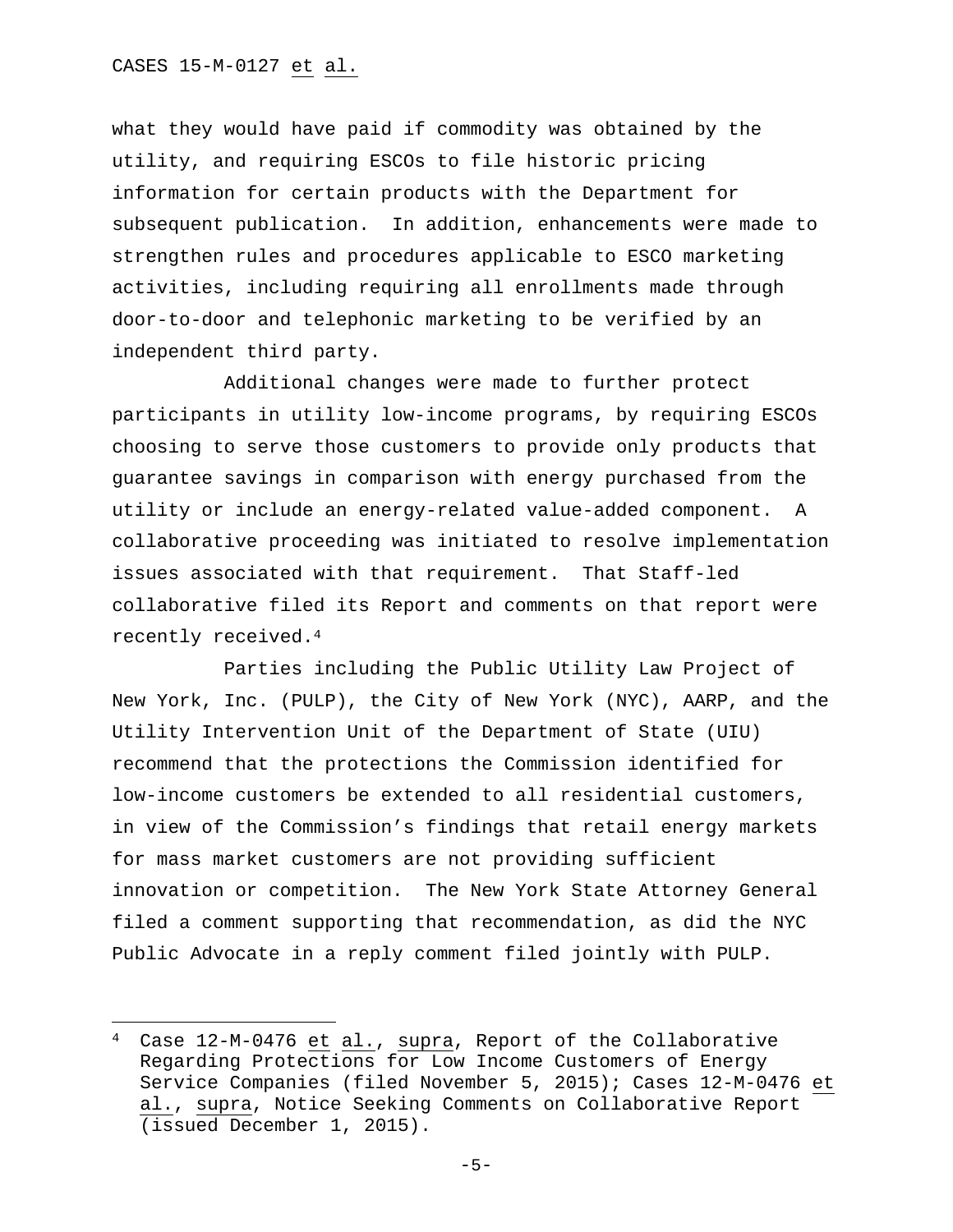PULP submitted lengthy comments under Case 15-M-0127 asserting that the presence of ESCOs in the residential energy market has not been in the public interest; that the role of ESCOs in the marketplace should not be expanded at this time; and, that the Commission should conduct a further investigation of retail energy markets. PULP also recommends that the Commission take action to remove from the market all ESCOs whose rates are unjust and unreasonable; reform ESCO contracts to reshape the rates of ESCOs that are overcharging their customers; and, grant remedies to consumers overcharged by ESCOs.

UIU reiterates its support for action taken in Case 12-M-0476 to strengthen retail energy markets, and urges that remaining unresolved issues be addressed in that docket.<sup>5</sup> UIU also recommends that the Commission ensure that an expansion of the ESCO market, as contemplated by REV, does not harm residential customers, and that it determine the extent to which ESCO overcharges have led to residential arrears. UIU urges that action be taken against ESCOs which overcharge customers.

 Several other initiatives are also relevant. Staff reviewed ESCO eligibility requirements in other states with restructured energy markets and found that several states have more stringent eligibility criteria for ESCOs than New York.<sup>6</sup>

<sup>5</sup> Case 12-M-0476 et al., supra, Order Taking Actions to Improve the Residential and Small Non-Residential Retail Access Markets, February 25, 2014 (February 2014 Order); Order Granting and Denying Petitions for Rehearing in Part, February 6, 2015 (February 2015 Order).

<sup>6</sup> Eligibility criteria in other states include requirements for: demonstrating risk management and customer service expertise; proving the financial integrity of the ESCO including posting of security or a bond; and, requiring disclosure of decisions in other states denying or limiting eligibility.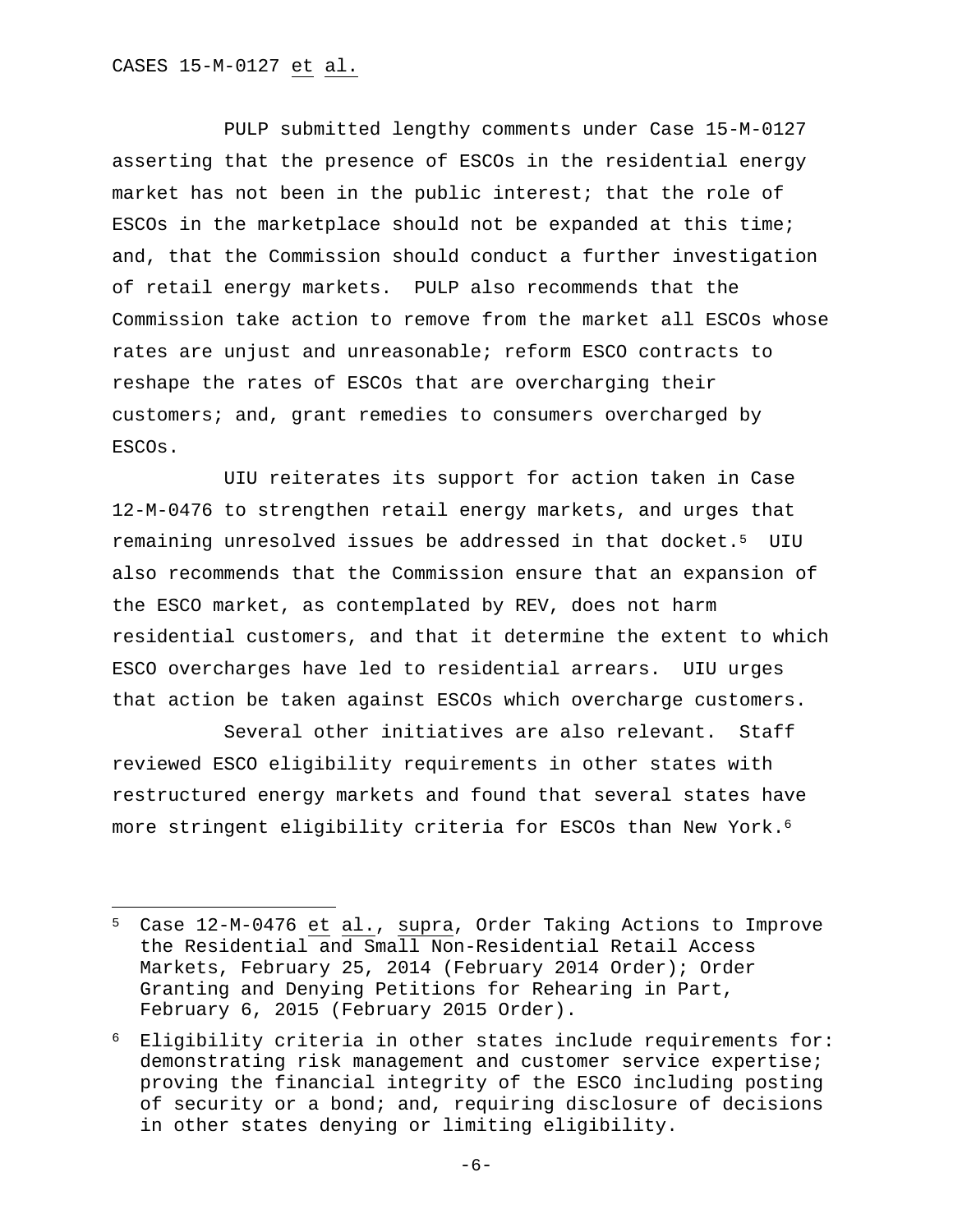In an effort to promote high quality customer service, increase the range of energy-related services, and continue to increase the benefits obtained by customers from retail energy markets, on April 21, 2015, a Notice of Technical Conference was issued for the purpose of discussing and developing proposals for new eligibility criteria for ESCOs providing service in New York State.7 The Technical Conference addressed ESCO eligibility requirements including ESCO expertise, the licensing regime, financial integrity of ESCOs, application requirements, and enhancement of PSC enforcement procedures.<sup>8</sup>

 On May 12, 2015, Staff led a Technical Conference with interested parties to discuss ESCO eligibility criteria and changes to the Uniform Business Practices (UBP) that may be required to meet market developments and policy initiatives, including REV. ESCOs, utilities, and representatives of consumers actively participated in the conference. After taking into consideration the discussion shared at the Technical Conference, on July 28, 2015, a Staff Proposal was issued for public comment. The Staff Proposal presented proposed changes to the UBP premised upon adoption of new requirements stemming from the Technical Conference discussion. An additional Technical Conference regarding the Staff Proposal was held on August 20, 2015.

 In addition, through the REV initiative, efforts are underway to expand the opportunities for vendors to develop and provide services to residential and small non-residential customers that will enhance their abilities to conserve and

<sup>7</sup> Case 15-M-0127 et al., In the Matter of Eligibility Criteria for Energy Service Companies, Notice of Technical Conference (April 21, 2015).

<sup>8</sup> Case 15-M-0127 et al., supra, Addendum to April 21, 2015 Notice of Technical Conference (April 29, 2015).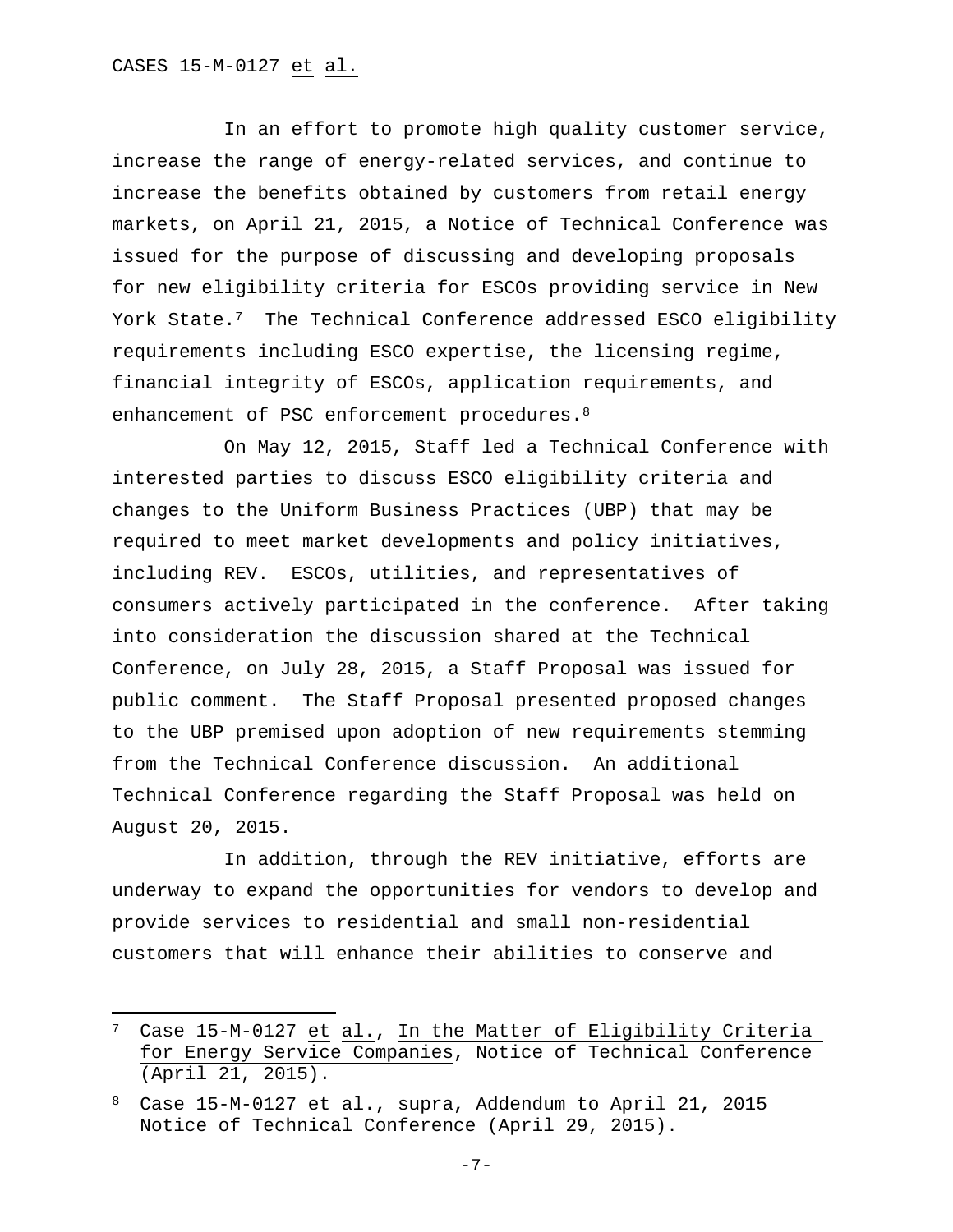CASES 15-M-0127 et al.

manage energy use and bills and resource choices.<sup>9</sup> Further, an alternative energy procurement model is under consideration, Community Choice Aggregation, which may provide a wide range of benefits to customers, including more stable prices, clean energy generation, and deployment of distributed energy resources.10 In addition, the time it takes consumers to change their energy supply provider has been reduced. $11$ 

## NOTICE OF PROPOSED RULE MAKING

 Pursuant to the State Administrative Procedure Act (SAPA) §202(1), a Notice of Proposed Rulemaking was published in the State Register on August 12, 2015 [SAPA No. 15-M-0127SP1]. The time for submission of comments pursuant to the Notice expired on September 28, 2015. More than 20 parties submitted comments on the Staff Proposal, as identified in Appendix A.

### DISCUSSION AND CONCLUSION

 The issues presented in this proceeding are discussed below. Comments are addressed within the scope of the discussion.

#### LEGAL AUTHORITY

 The Commission has broad legal authority to oversee ESCOs, pursuant to its jurisdiction in Articles 1 and 2 of the

<sup>9</sup> Case 14-M-0101, supra, Order Adopting Regulatory Policy Framework and Implementation Plan (February 26, 2015) p.60-61.

<sup>10</sup> Case 14-M-0224, In the Matter of Enabling Community Choice Aggregation Programs; see also id. at 57, 87, 128, Appendix A at 56.

<sup>11</sup> Case 12-M-0476, et al., supra, Order Authorizing Accelerated Switching of Commodity Suppliers (issued December 15, 2014); Order Authorizing Accelerated Switching of Natural Gas Commodity Suppliers and Related Matters (issued December 23, 2015).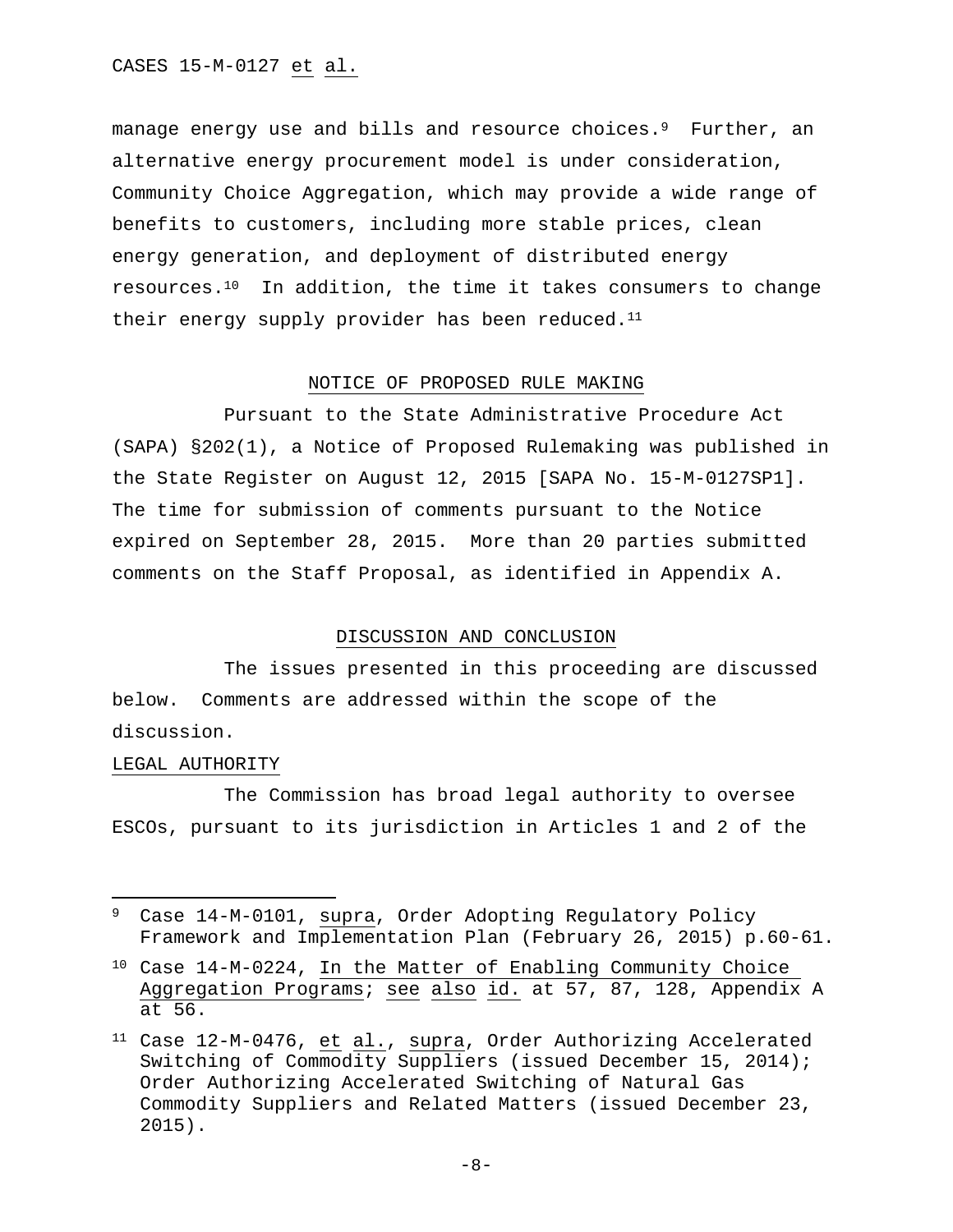Public Service Law (PSL).<sup>12</sup> In addition, the Commission has authority over the tariffed rules and regulations of electric and gas distribution utilities, and has placed conditions on when the distribution utilities may allow ESCOs to use utility infrastructure to distribute electricity and natural gas to ESCO customers.13 Therefore, the Commission has jurisdiction and authority to establish and modify the conditions under which ESCOs may offer electric and gas commodity service to customers.

 ESCO eligibility requirements were originally created in Opinion  $97-5$ ,  $^{14}$  and were reflected in the UBP in 2003.<sup>15</sup> In both instances, the authority under PSL §66(5) was used to direct the distribution utilities to incorporate the applicable requirements in their respective tariffs. Since the eligibility requirements were originally established, those criteria have been amended on a number of occasions. For example, in 2003, ESCOs were required to submit sample standard customer agreements in order to be deemed eligible to provide electricity

13 PSL §66(5).

- 14 Case 94-E-0952, In the Matter of Competitive Opportunities Regarding Electric Service, Opinion and Order Establishing Regulatory Policies for the Provision of Retail Energy Services (issued May 19, 1997) (Opinion 97-5); Opinion and Order Deciding Petitions for Clarification and Rehearing (issued November 18, 1997) (Opinion 97-17).
- 15 Case 98-M-1343, In the Matter of Retail Access Business Rules, Order Adopting Revised Uniform Business Practices (issued November 21, 2003).

<sup>12</sup> See PSL §5 (Commission's broad statutory grant of authority over the sale of natural gas and electricity); see also Case 98-M-1343, supra, Order Adopting Amendments to the Uniform Business Practices, Granting in Part Petition on Behalf of Customers and Rejecting National Fuel Gas Distribution Corporation's Tariff Filing at 10 (issued October 27, 2008) (2008 Order); PSL §53 (stating Article 2 of the PSL applies to "any entity that, in any manner, sells or facilitates the sale or furnishing of gas or electricity to residential customers").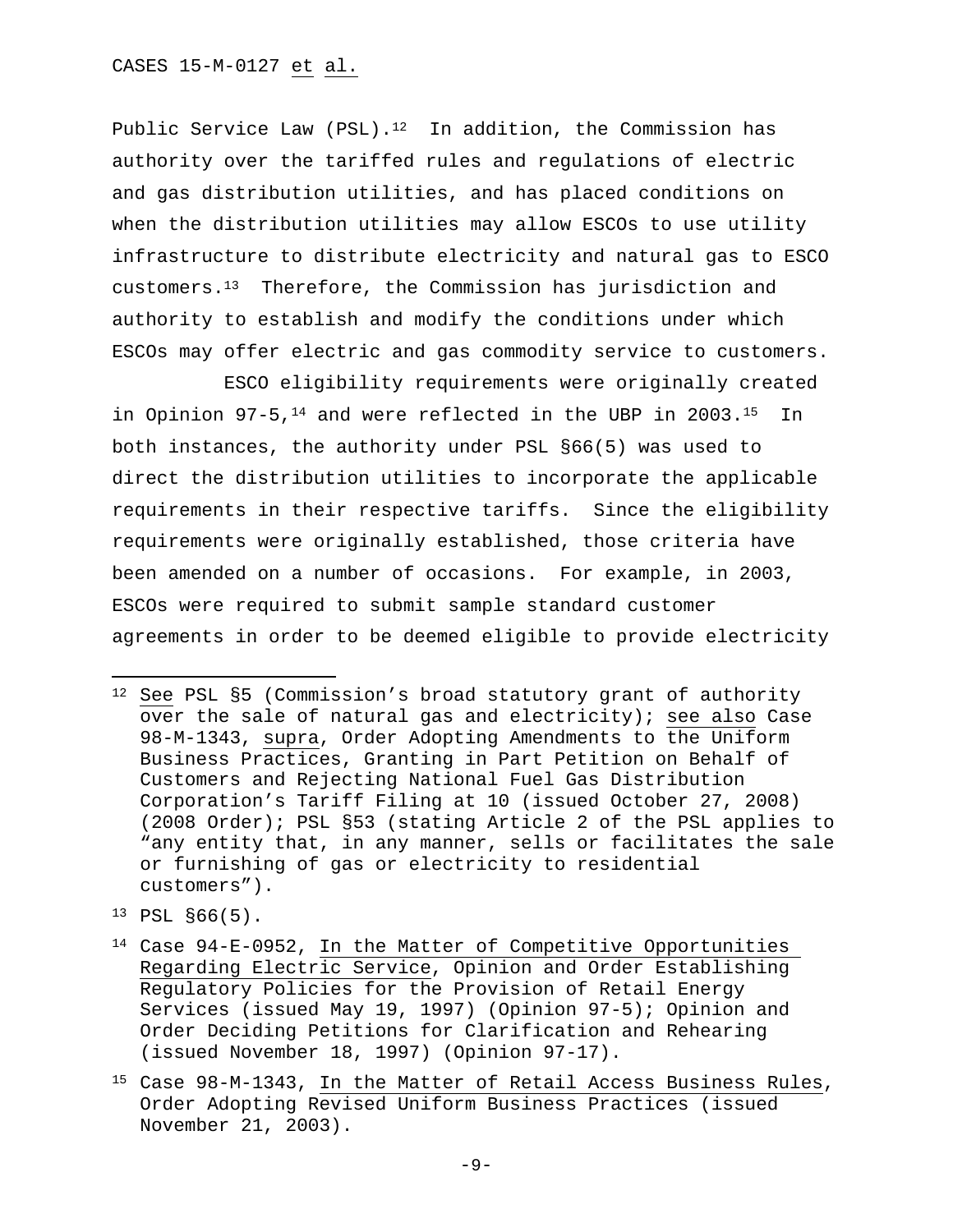and/or natural gas in New York.<sup>16</sup> In adopting ESCO eligibility requirements, the Commission stated that such requirements are necessary to ensure that ESCOs provide consumer protections, to give the public confidence in ESCOs, to ensure competency of providers, to protect system reliability and to oversee development of the market.<sup>17</sup> Eligibility requirements remain a helpful and necessary tool for promoting goals and policies.

 The Commission again seeks to further restructure ESCO participation in the residential and small commercial retail electricity market. Based upon the record in the named proceedings, the Commission finds that additional restructuring is necessary to further protect consumers from high-pressure sales situations, deceptive marketing, slamming, and lack of expected savings. Comments received by parties demonstrate a public desire and need to further strengthen regulatory oversight to enhance consumer protections. The Commission confirms its authority to oversee ESCO participation in the residential and small commercial markets as further described below to ensure sufficient protection of the public interest and that the prices that consumers pay for those services are just and reasonable.

 It should be noted that the Commission establishment of ESCO eligibility standards does not create a license under New York law. State Administrative Procedure Act (SAPA) §102(4) provides that a "'License' includes the whole or part of any agency permit, certificate, approval, registration, charter, or similar form of permission required by law." Under the interpretation of PSL requirements adopted in Opinions 97-5 and 97-17, ESCOs are not required to obtain any certificate, permit

<sup>16</sup> Id.

<sup>17</sup> Opinion 97-5.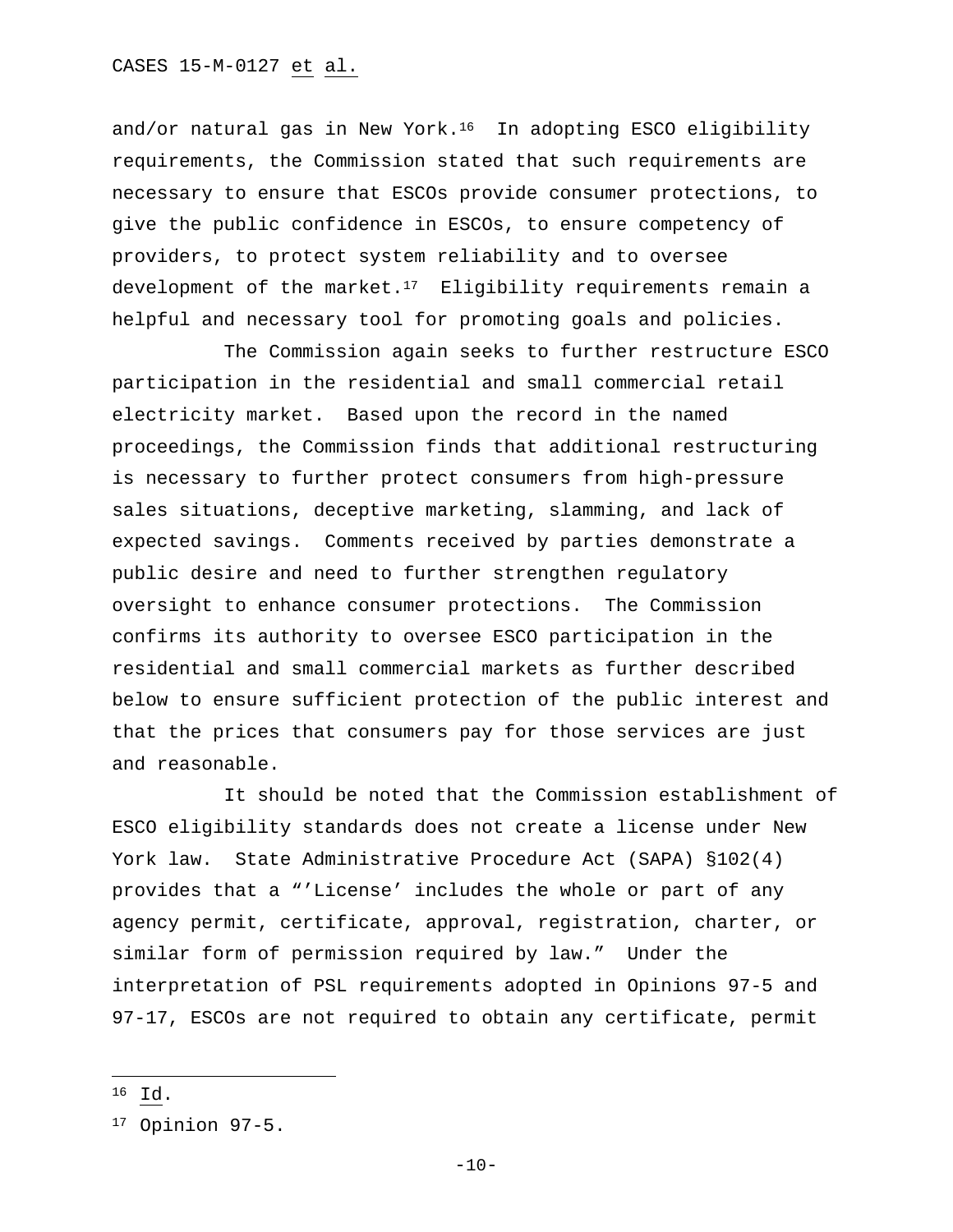or any other approval required by law. Most notably, ESCOs have not been required to obtain a Certificate of Public Convenience and Necessity (CPC&N) under PSL §68. As such, SAPA §401 does not constrain Commission authority to amend, condition, restrict, or revoke ESCO eligibility.

 Rather than grant licenses, the Commission has created utility tariffs governing ESCO access to utility distribution systems. Such tariffs for the provision of access are rules governed by the Commission's general ratemaking powers and the provisions governing adoption of "soft" rules as defined in SAPA §102(a)(ii). The Commission's eligibility requirements do not give rise to any vested rights on the part of ESCOs.<sup>18</sup> Instead, the ESCO's eligibility for access to utility distribution systems is as stated in the Commission UBP, as modified from time to time pursuant to SAPA rulemaking requirements, and reflected in utility distribution tariffs. As such, there is no taking in violation of due process in modifying ESCO eligibility requirements.19 There is also no interference with existing

<sup>18</sup> Matter of General Motors Corp. v Pub. Serv. Comm'n, 95 A.D.2d 876, 877 (Third Dept. 1983) ("While customers of utilities are entitled to just and reasonable rates (Public Service Law, § 65 subd 1), they do not acquire any interest in the property of the utility or its funds [citation omitted]"). See Matter of Campo Corp. v. Feinberg, 279 A.D. 302, 306 (Third Dept. 1952) ("Petitioners have no vested rights, constitutional or statutory in the practice of submetering . . . . No case has been cited which holds that anyone has a statutory or commonlaw right to purchase electric current from a public utility and resell it, and to compel a utility to provide service for that purpose.")

<sup>19</sup> See Lucas v. South Carolina Coastal Council, 505 U.S. 1003, 112 S.Ct. 2886, 120 L.Ed.2d 798 (1992) ("[W]e have made it quite clear that the mere assertion of regulatory jurisdiction by a governmental body does not constitute a regulatory taking" (citations omitted)).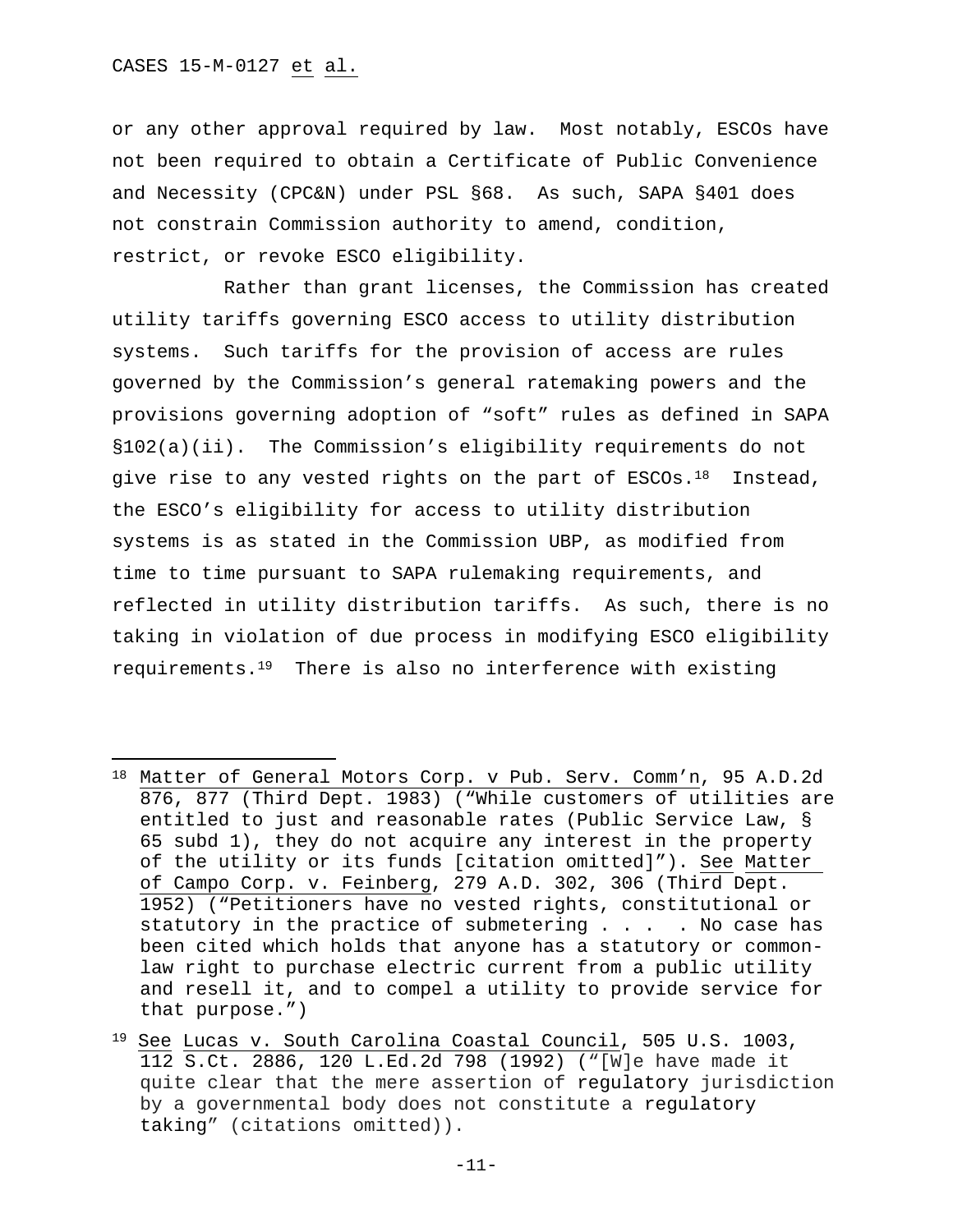contracts as this Order requires changes to ESCO contracting practices only prospectively.

#### RESTRUCTURING THE ESCO MARKET

Currently, the vast majority of ESCOs in New York continue to offer only commodity resale to mass market customers, in competition with utilities. However, several aspects of the ESCO business model for mass market customers make it unlikely that ESCOs' commodity-only products can provide value to mass market customers. ESCOs must incur substantial costs to market to, and acquire customers, which utilities avoid. ESCOs also expect to make a profit on the sale of energy, whereas the Commission requires utilities to flow through energy commodity to end-users at cost, without any markup. In addition, some ESCOs may not possess the same level of capabilities in purchasing and hedging energy supply that utilities enjoy. As a result, mass market customers purchasing commodity only from ESCOs are unlikely to obtain value commensurate with the premium paid in excess of the cost that would be paid as a full service customer of the utility.

In light of these weaknesses of the predominant ESCO business model for mass market customers, customers continue to voice their dissatisfaction with ESCO service through complaints to the Department. Despite the Department's recent modifications to the UBP to strengthen and enhance customer protections through changes in the marketing standards and customer enrollment procedures that ESCOs and their representatives must follow, abuses continue. These abuses lead to customer complaints filed with the Department, which have been steadily increasing. The total number of initial complaints received by the Department against ESCOs in 2015 was

-12-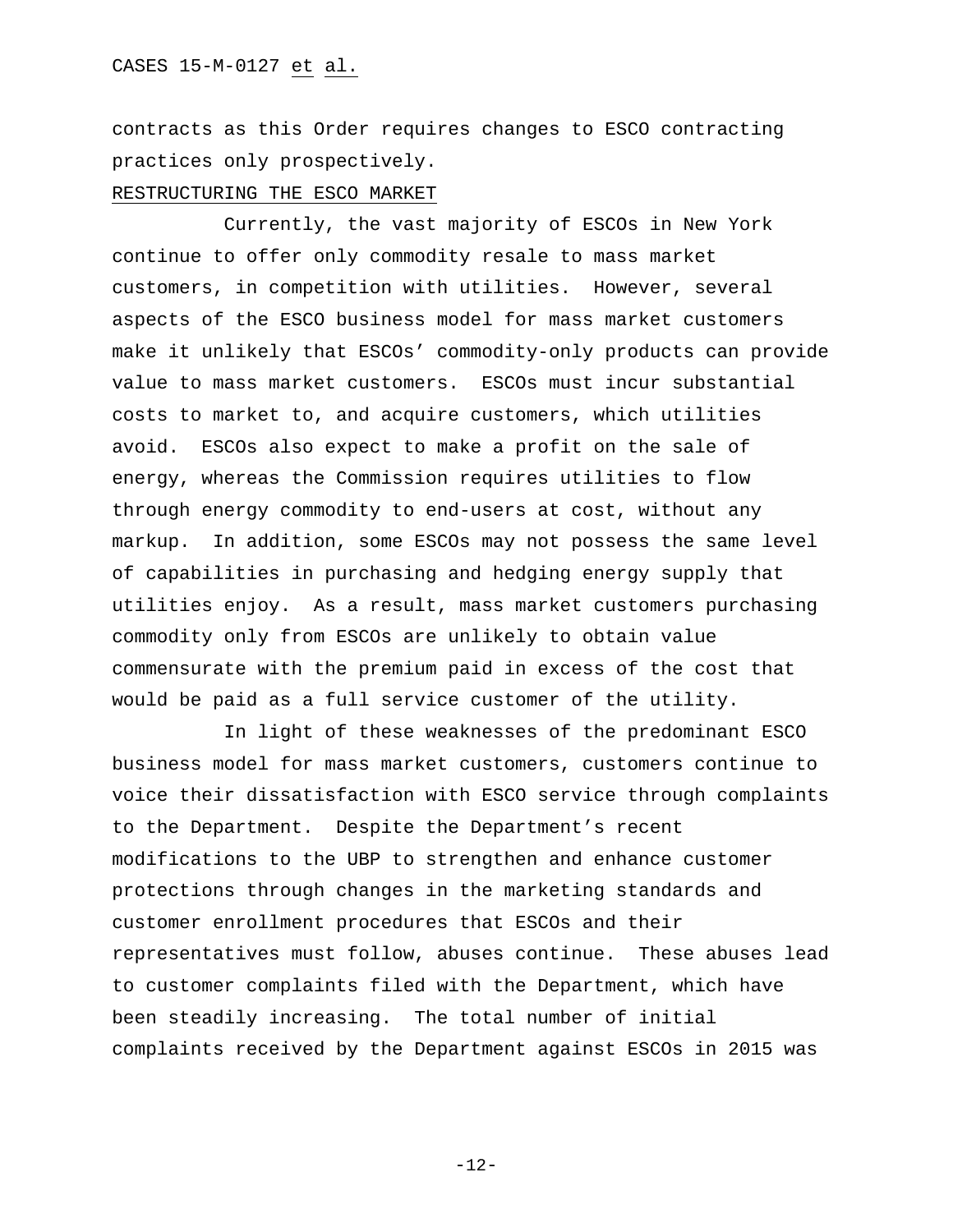5,044.20 Escalated complaints – complaints that are not initially resolved by the ESCO – numbered 1076 in 2015. The majority of the escalated complaints fell into three categories: 1) questionable marketing practices (30%); 2) dissatisfaction with the prices charged - no savings realized  $(25*)$ ; and 3) slamming - enrollment without authorization (22%). Based on the record in these proceedings and experiences in more informal consumer interactions at Public Hearings on many matters, the Commission is also cognizant of the fact that many more customers may not be satisfied with their services, but choose not to formally complain.

The Commission has repeatedly taken strong action in an effort to improve and strengthen these markets. However, based on the continued performance of these markets, the Commission concludes that, with the exceptions identified below, it is not in the public interest for ESCOs to provide commodity supply only products for mass market customers. An immediate transition away from a retail market focused on commodity resale, to a market in which competitive energy service providers provide guaranteed savings to consumers or further clean energy goals, is warranted.

<sup>20</sup> A summary of the complaint process is provided: Upon receipt of a consumer complaint the Department forwards the complaint to the provider for resolution. The service provider is required to contact the consumer by close of business the following day and must respond to the Department within 14 calendar days. If the initial complaint is not resolved by the service provider, the customer can request that the complaint be escalated. When a complaint is escalated, the provider is required to report to the Department regarding the resolution of the complaint. Upon completion of its investigation, the Department sends a written resolution to the consumer.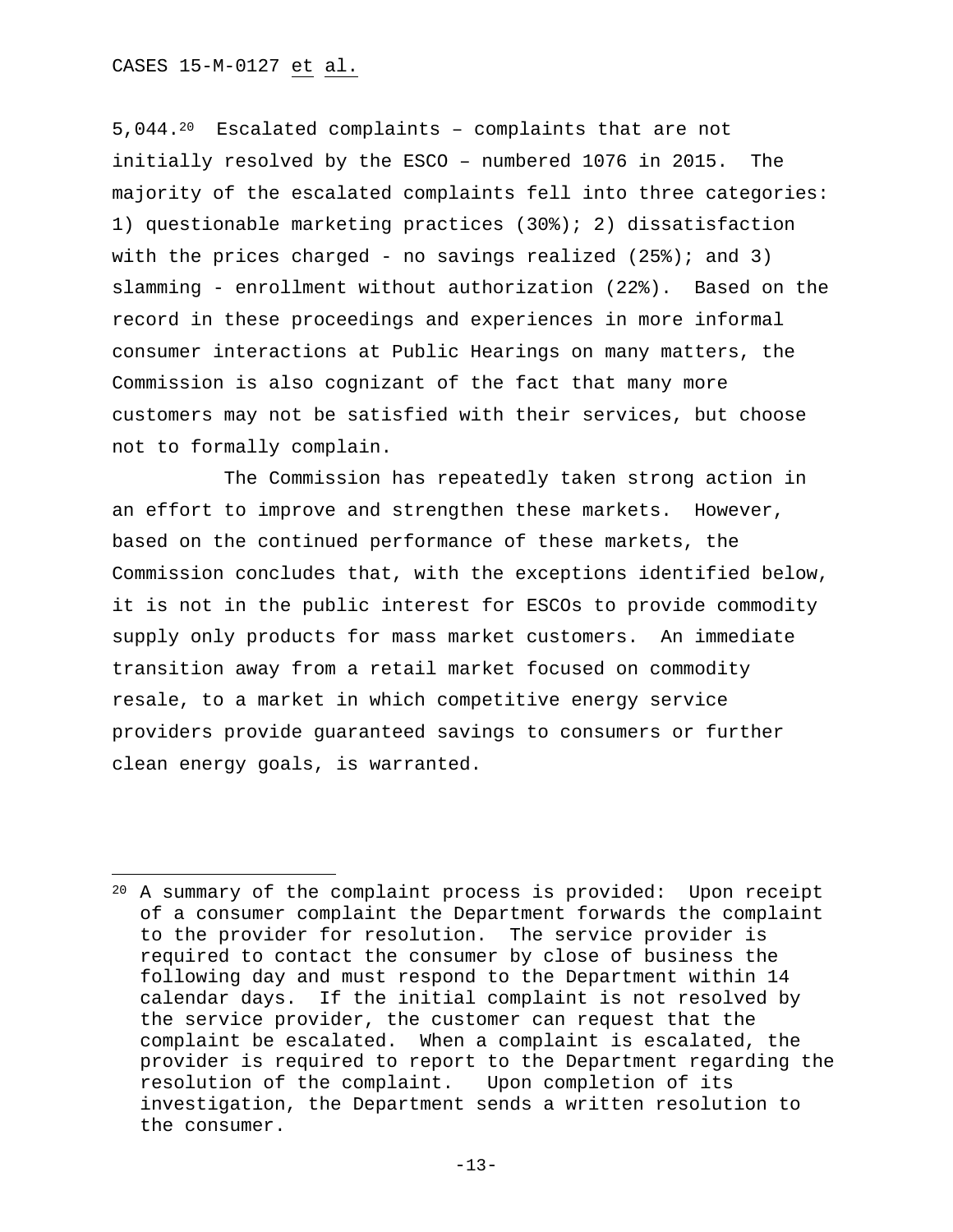Effective ten calendar days from the date of this Order, ESCOs shall only enroll new mass market customers<sup>21</sup> or renew existing mass market customers in gas or electric service if at least one of the following two conditions is met: (1) enrollment where the contract guarantees that the customer will pay no more than were the customer a full-service customer of the utility; or (2) enrollment based on a contract for an electricity product derived from at least 30% renewable sources.22 In addition, ESCOs must receive affirmative consent from a mass market customer prior to renewing that customer from a fixed rate or guaranteed savings contract into a contract that provides renewable energy but does not guarantee savings. Finally, ESCOs that currently serve mass market customers through month-to-month variable rate agreements must enroll those customers in a compliant product at the end of the current billing cycle or return the customers to utility supply service. These actions are consistent with recommendations of parties representing consumers, including PULP, NYC, the NYC Public Advocate, UIU, and the New York State Attorney General.

<sup>21</sup> Mass market customers are residential customers or small nonresidential customers as described in footnote 2, supra.

<sup>22</sup> ESCO service as part of Community Choice Aggregation (CCA) programs is distinct from other forms of mass market customer service, as they evince characteristics more closely aligned with industrial and large commercial customers, and will be dealt with in the appropriate proceeding. Case 14-M-0224, Proceeding on Motion of the Commission to Enable Community Choice Aggregation Programs. For that reason, the Pilot CCA program undertaken by Sustainable Westchester shall be exempt from the terms of this Order. Case 14-M-0564, Petition of Sustainable Westchester for Expedited Approval for the Implementation of a Pilot Community Choice Aggregation Program Within the County of Westchester. In addition, government aggregation programs such as the Public Assistance Cooperative for Energy (PACE) program are exempt from the terms of this Order.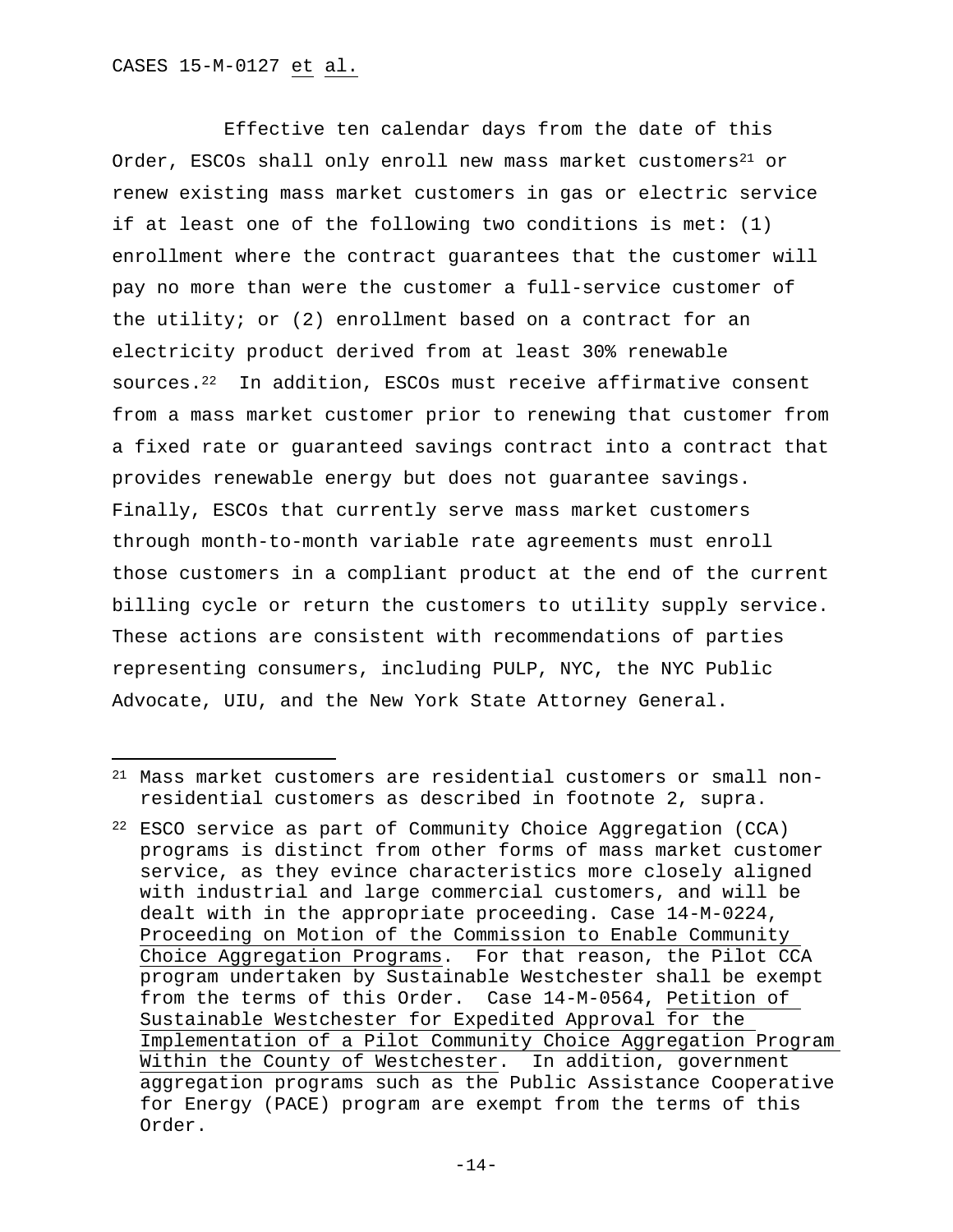Regarding the guaranteed savings requirement, the ESCO must guarantee that the customer will pay no more, on an annual basis, than the customer would have paid as a full service customer of the utility. The ESCO may ensure that this requirement is met by refunding at the end of each year any customers charged more than they would have paid as a full service customer of the utility for that year. For customers who are only a customer of an ESCO for a portion of the year, the ESCO must guarantee that the customer will pay no more than he or she would have paid as a full service utility customer for the period in which the ESCO provided the customer's energy.

With respect to the renewable energy requirement, ESCOs that offered green products including at least 30% renewable energy prior to the date of this Order may continue to offer and enroll mass market customers in that product at this time.

Any new green product offerings by ESCOs after the date of this Order must guarantee that at least 30% of the energy provided to the customer will be generated by renewable sources, eligible under the Commission's Environmental Disclosure Labeling Program (EDP) rules, to ensure that these products contribute to greater renewable energy achievement. Pursuant to the EDP, energy labels are based on the environmental attributes of the energy purchased by the load serving entity (LSE) and are not affected by the separate purchase of Renewable Energy Certificates (RECs). Efforts are now underway which may substantially change the EDP rules, including concerning treatment of RECs. $23$  At this time, to meet

<sup>23</sup> Case 15-E-0696, In the Matter of the Environmental Disclosure Labeling Program, Notice Instituting Proceeding and Soliciting Comments on Environmental Disclosure Labeling Program (issued December 10, 2015).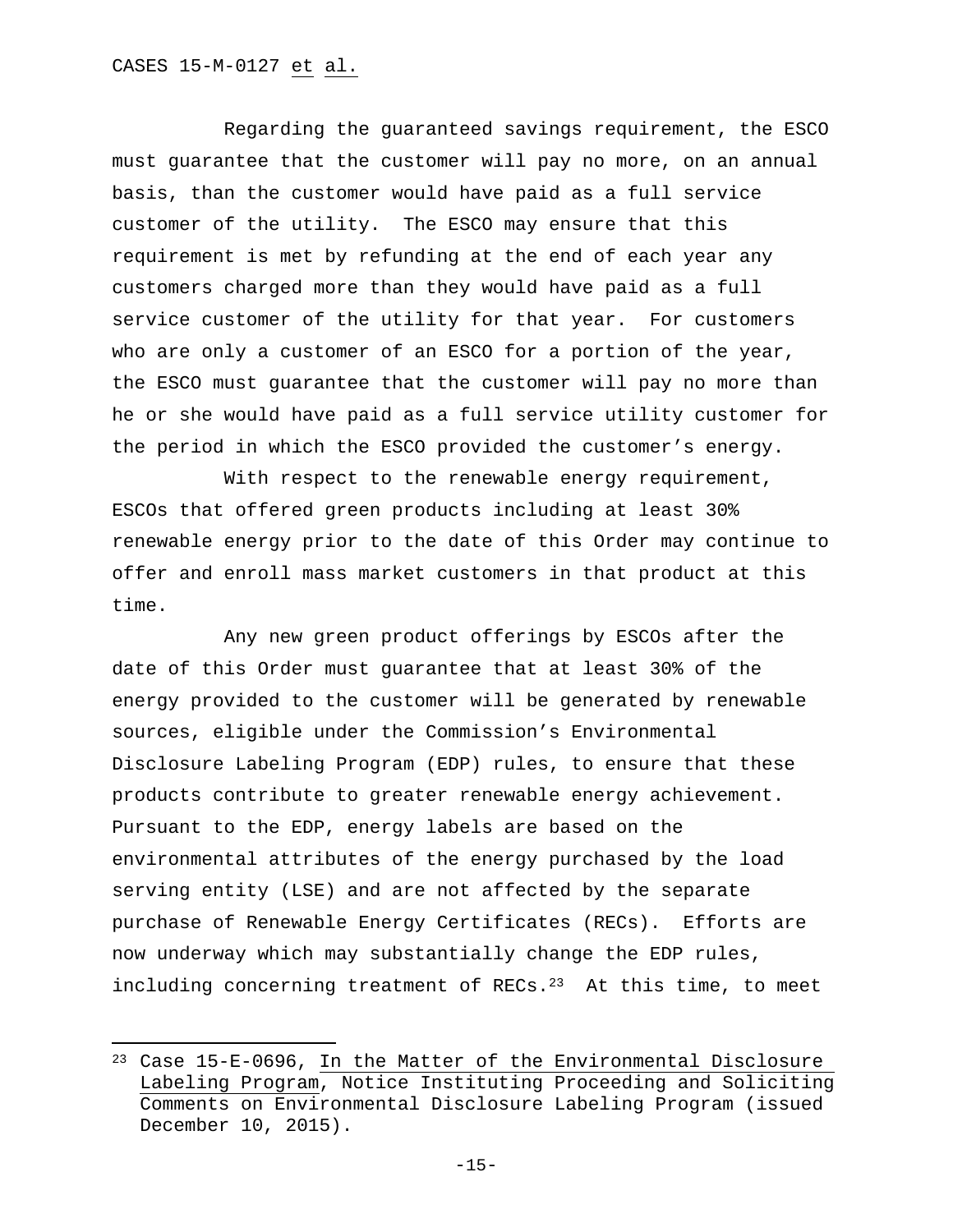the requirement, an ESCO must guarantee that at least 30% of the energy provided to the customer will be generated by deliverable renewable energy resources, including biomass, biogas, hydropower, solar energy, and wind energy, and will include renewable attributes. To the extent that any changes are made to the EDP rules, accompanying changes to this requirement will be considered.

For each ESCO that intends to enroll new customers or renew existing customers while the requirements described above are in effect, the Chief Executive Officer (CEO) or equivalent corporate officer of the ESCO must make a filing within ten calendar days of the date of this Order certifying that any enrollments will comply with the conditions of this Order. By submitting an EDI transaction to enroll a customer, the ESCO confirms that the enrollment complies with the requirements in this Order. Department Staff will audit ESCO records to ensure that enrollments contain either guaranteed cost savings or a qualifying green energy component.

#### ENHANCEMENT OF ENFORCEMENT

Consumer confidence in retail energy markets, as well as development of competitive markets, will be enhanced by improved ESCO compliance with Commission rules, as well as provision of service which meets customer expectations. Several ways to achieve these goals were considered in the ESCO Eligibility proceeding, and are adopted herein with modifications to protect existing ESCO customers. The Commission also anticipates applying these requirements in restructured retail energy markets.

# Modifying the "Cure Period"

 The UBP establishes Department procedures for review of an ESCO's compliance with the UBP, including notification of failure to comply and requesting in writing that the ESCO take

 $-16-$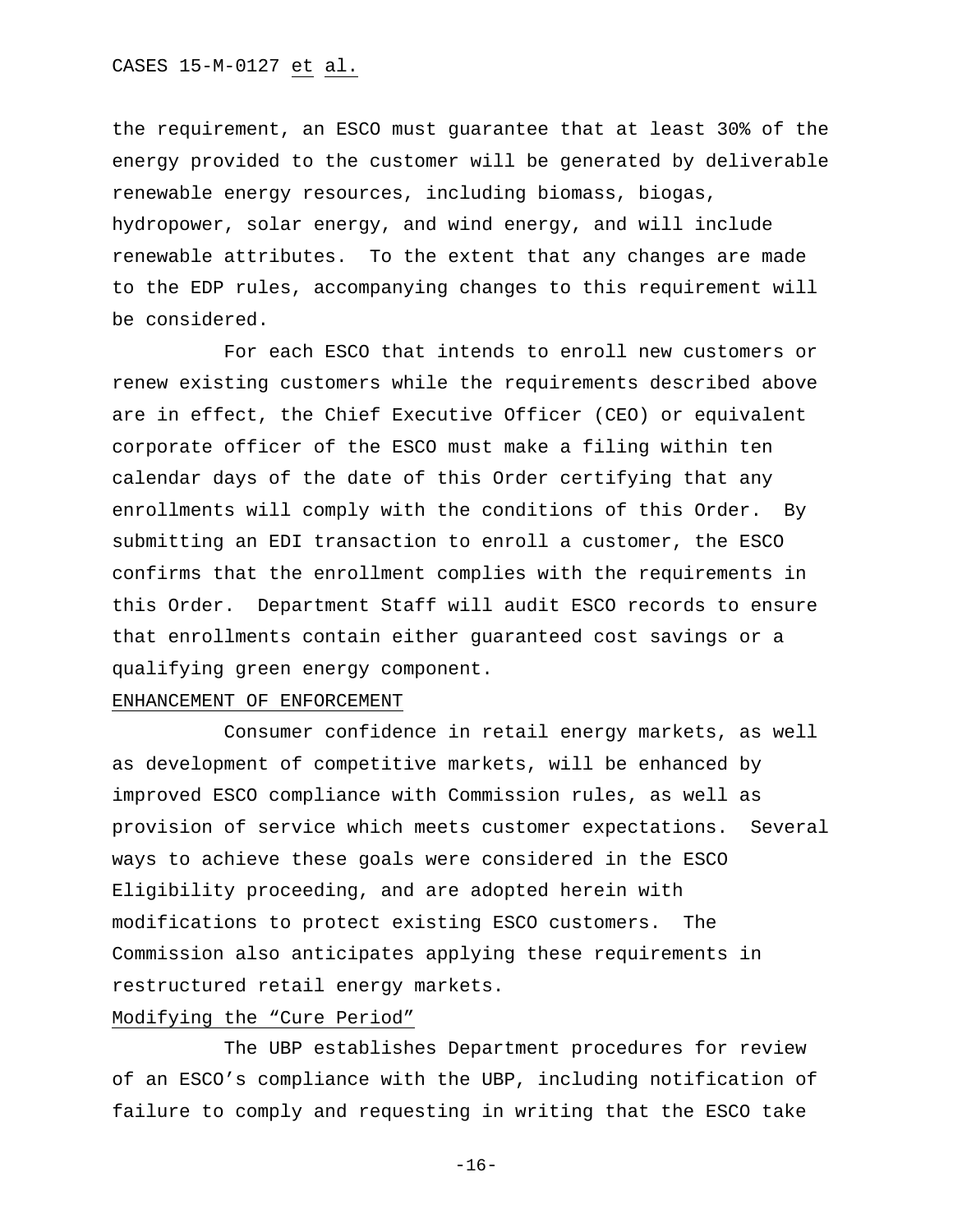corrective action within a specified cure period. Staff proposes to modify the UBP to forego the notice and cure period process in situations where an ESCO has multiple UBP violations within a three-year time period, or where an ESCO has committed egregious acts specified in the UBP, such as a security breach affecting customer-specific information of all or most customers. In those circumstances, Staff's proposal removes the current requirement that Staff issue a Notice of Apparent Failure followed by a cure period. In these situations, the Commission has the power to issue an Order to Show Cause demanding the ESCO present a case to maintain its eligibility without prior Staff notice to the ESCO.

 PULP asserts that there is no basis for a cure period prior to undertaking enforcement actions in any circumstances. PULP states it may be appropriate to provide due process procedures, such as written notice of violation and an opportunity to respond, but allowing an ESCO to "cure" an unfair, deceptive, or noncompliant practice is neither reasonable nor necessary.

 RESA and several ESCOs seek clarification of several terms used in the Staff Proposal. RESA states the Proposal does not identify how the Commission will determine if a prior failure or non-compliance has occurred, nor does it specify from what point the "three-year" period is measured. ETS believes that a security breach should not be considered an "egregious act" which would obviate the need to provide the ESCO with a cure period.

 Direct Energy seeks several modifications of the proposed language, including eliminating the cure period requirement only when there have been multiple UBP violations within a specified time period and an ESCO has committed egregious acts. Additionally, Direct Energy suggests that the

-17-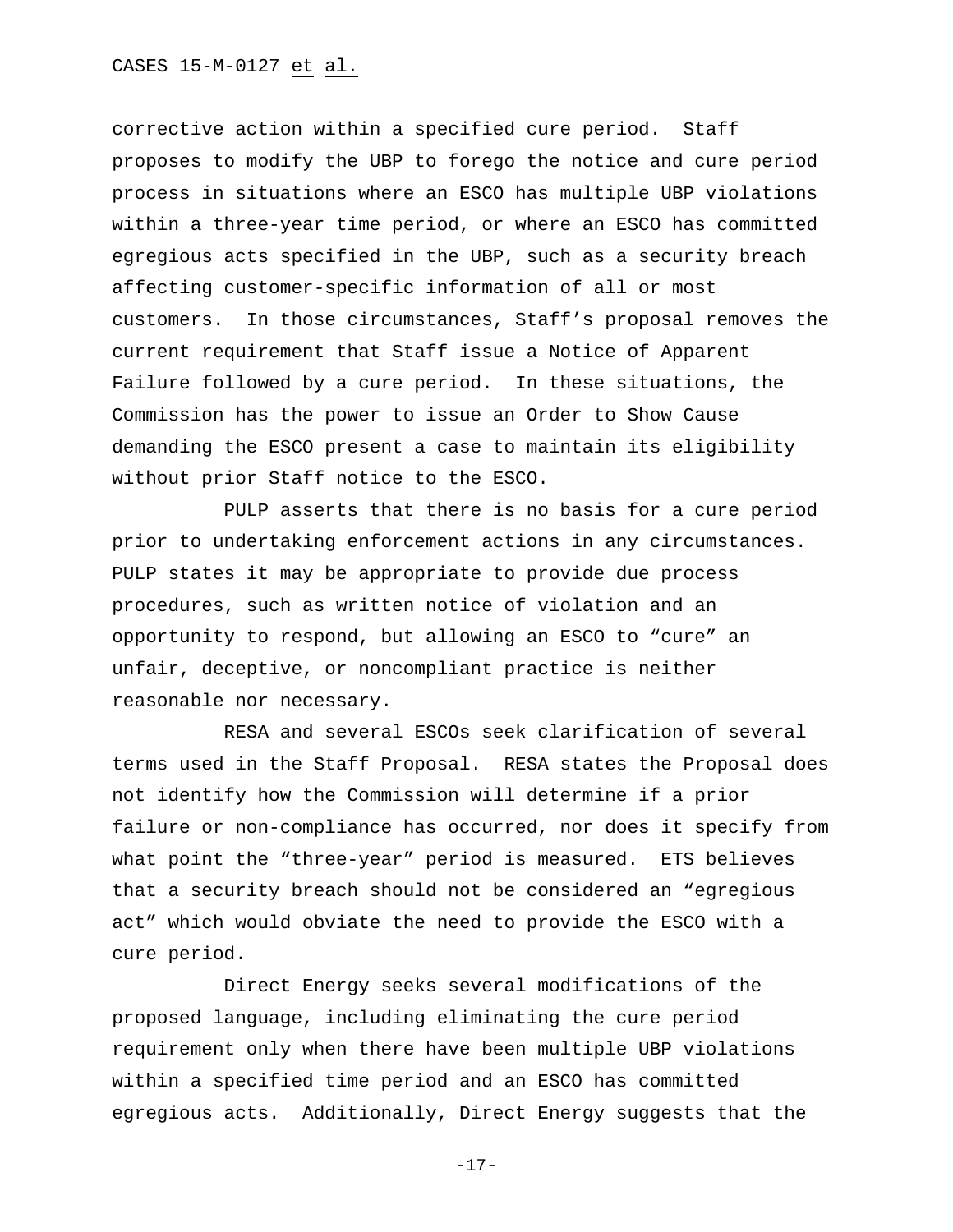Commission should not impose consequences in situations where the company has already corrected the issue.

 ESCOs including Direct Energy and NRG seek clarification of several terms used in staff's proposal, including "failures," "multiple UBP violations within a specified time period," and "certain egregious acts" used in the Staff Proposal.

 Based upon the record before us, Staff's proposal provides improvements, but falls short of addressing the issues evidenced within the market. The proposal significantly reduces the opportunity for repetitious bad behavior through the modification to the cure period. However, the Commission expects, and customers should be assured, that ESCOs will comply with the UBP at all times and ESCOs should face appropriate penalties for any violations, as PULP recommends. The Commission will not wait for patterns or repetitious behavior to take appropriate action in response to UBP violations.

 The Commission will proceed directly with an Order to Show Cause for eligibility revocation, or any less severe action it determines is appropriate, against any ESCO that has a single UBP violation. The Show Cause approach meets all relevant due process requirements. Contrary to Direct Energy's suggestion that consequences not be imposed if an ESCO has corrected an issue, the appropriateness of consequences is best addressed after a case-specific review of the relevant facts.

 This modification to the Staff Proposal will facilitate timely and forceful Commission action against entities which violate the rules to the detriment of consumers and market development.

## Consequences for a Material Pattern of High Complaints

 The UBP specifies requirements which, if not satisfied, may subject the ESCO to Commission-imposed

-18-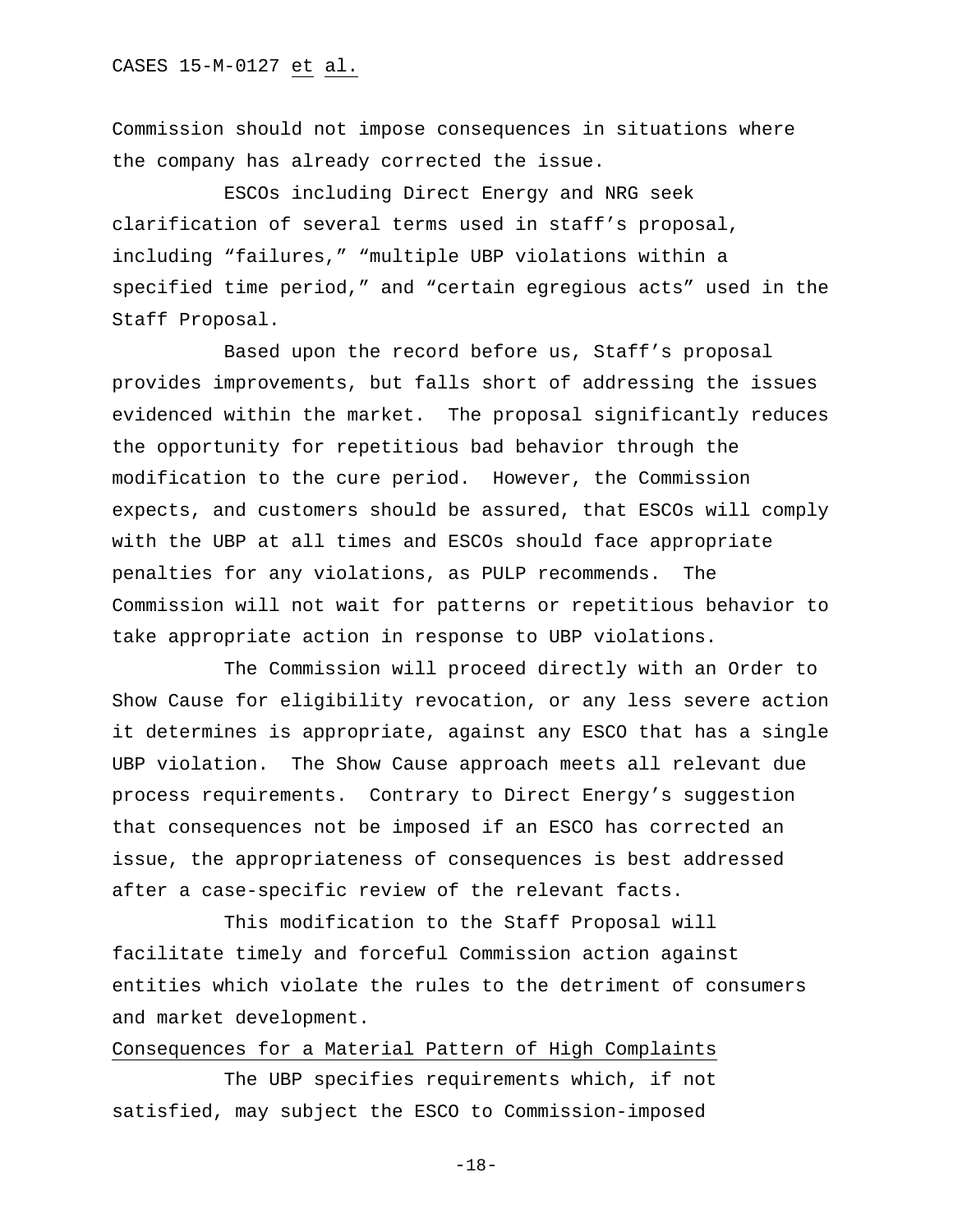CASES 15-M-0127 et al.

consequences. Staff proposes that the UBP be revised to explicitly detail the Commission's authority to impose consequences on ESCOs where there is a material pattern of consumer complaints regarding matters under the ESCO's control, such as marketing practices, even where those complaints do not reveal any violations of the UBP. Exelon, NRG, UGIES, and RESA all are supportive of this initiative, although NRG and RESA request that the Commission define the term "material pattern of consumer complaints."

 As used in this context, a material pattern of complaints means a continuing volume of the same category of complaints, such as slamming or deceptive marketing. The Commission has broad discretion to determine when the volume and pattern of complaints requires action, and that the UBP specifies that in determining the consequences for noncompliance with the UBP, the nature, circumstances and gravity of the non-compliance, as well as the ESCO's history of previous violations, may be considered.24

 This modification of the UBP will enable prompt action against ESCOs which, as demonstrated by the volume of complaints received by the Department, do not meet customer expectations. ESCOs which do not meet customer expectations reduce consumer confidence in retail energy markets, and may impede market development.

# Consequences for Violations of Other Sales or Marketing Regulations

 The state and federal governments, as well many local governments, have created a number of generally applicable sales and marketing rules through statutes and regulations. These rules may include restrictions related to door-to-door

<sup>24</sup> Case 98-M-1343, supra, Uniform Business Practices, Section 2 (D) (6).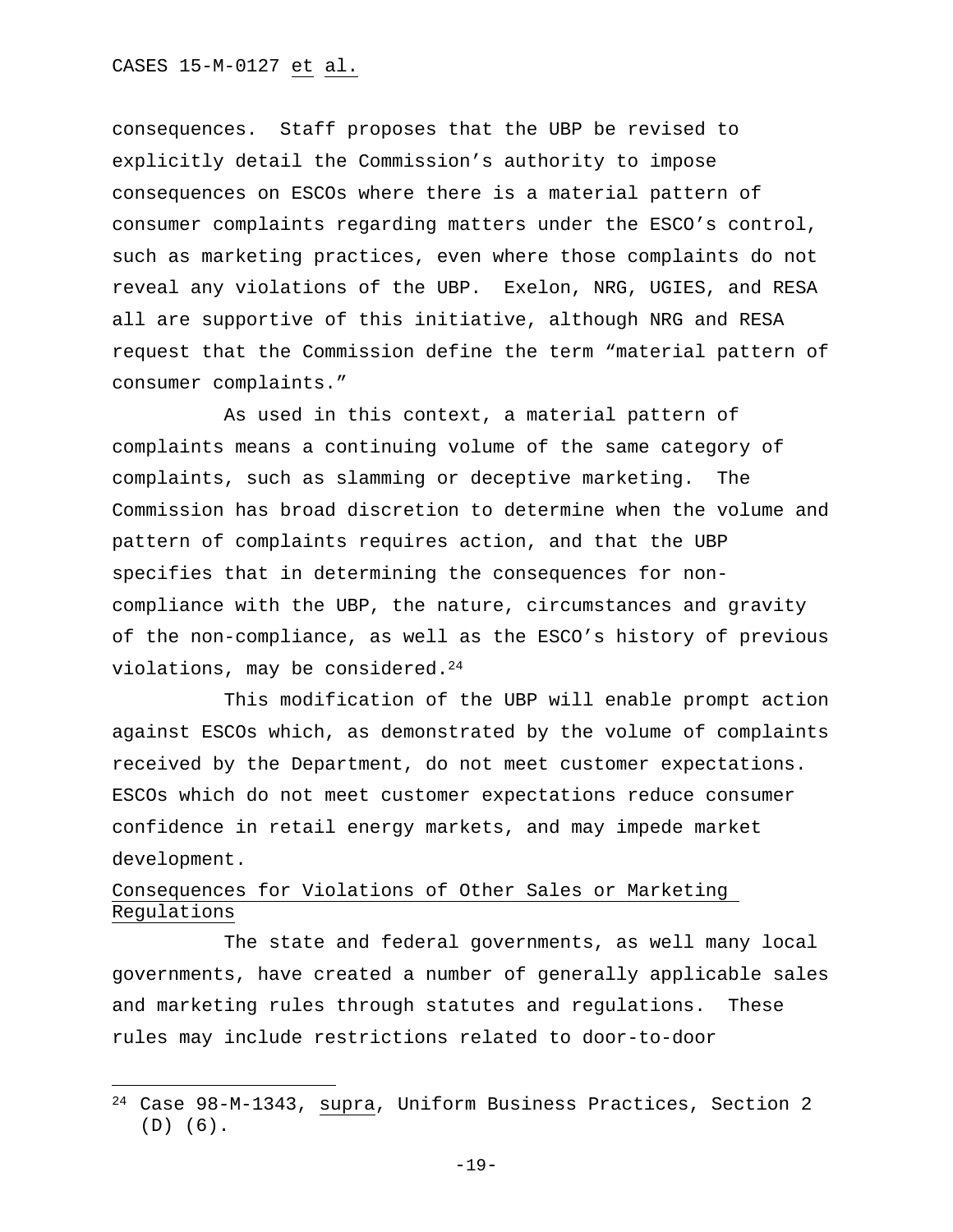solicitation, such as requirements that "No Solicitation" signs are respected. While any ESCO that violates these regulations may already face sanctions from the governing body that established them, it is appropriate for the Commission to also take notice of such violations to ensure that ESCOs are held to appropriately high standards in meeting consumer protections. For that reason, this Order modifies the UBP to explicitly state that the Commission may impose consequences on ESCOs that violate any state, federal, or local law, rule, or regulation. Moreover, that modification to the UBP shall also cover instances even where there is not a companion federal, state or local law, rule or regulation prohibiting such marketing, if there is evidence that the mass market customer has posted such a sign and the ESCO proceeded with marketing at the door of the establishment. This "do not knock" rule is reasonable as customers in their premises should have the same freedom from unwarranted intrusion as those that have enlisted in the "do not call" database the Department of State manages.

#### ISSUES FOR CONSIDERATION

 During the sixty-day period described above, the Commission, based upon the existing record in these proceedings, together with additional input from parties, will consider what long-term conditions should be implemented for ESCO eligibility and conditions of service to mass market customers. A notice will be issued that solicits comment on, at a minimum, the following issues:

- Under what conditions ESCOs may enroll mass market customers on a going forward basis, including whether the requirements above should be retained and what other specific energy-related services, where bundled with commodity service, demonstrate sufficient value to customers;
- Whether the three-day period for customer rescission of ESCO contracts should be extended or modified;

 $-20-$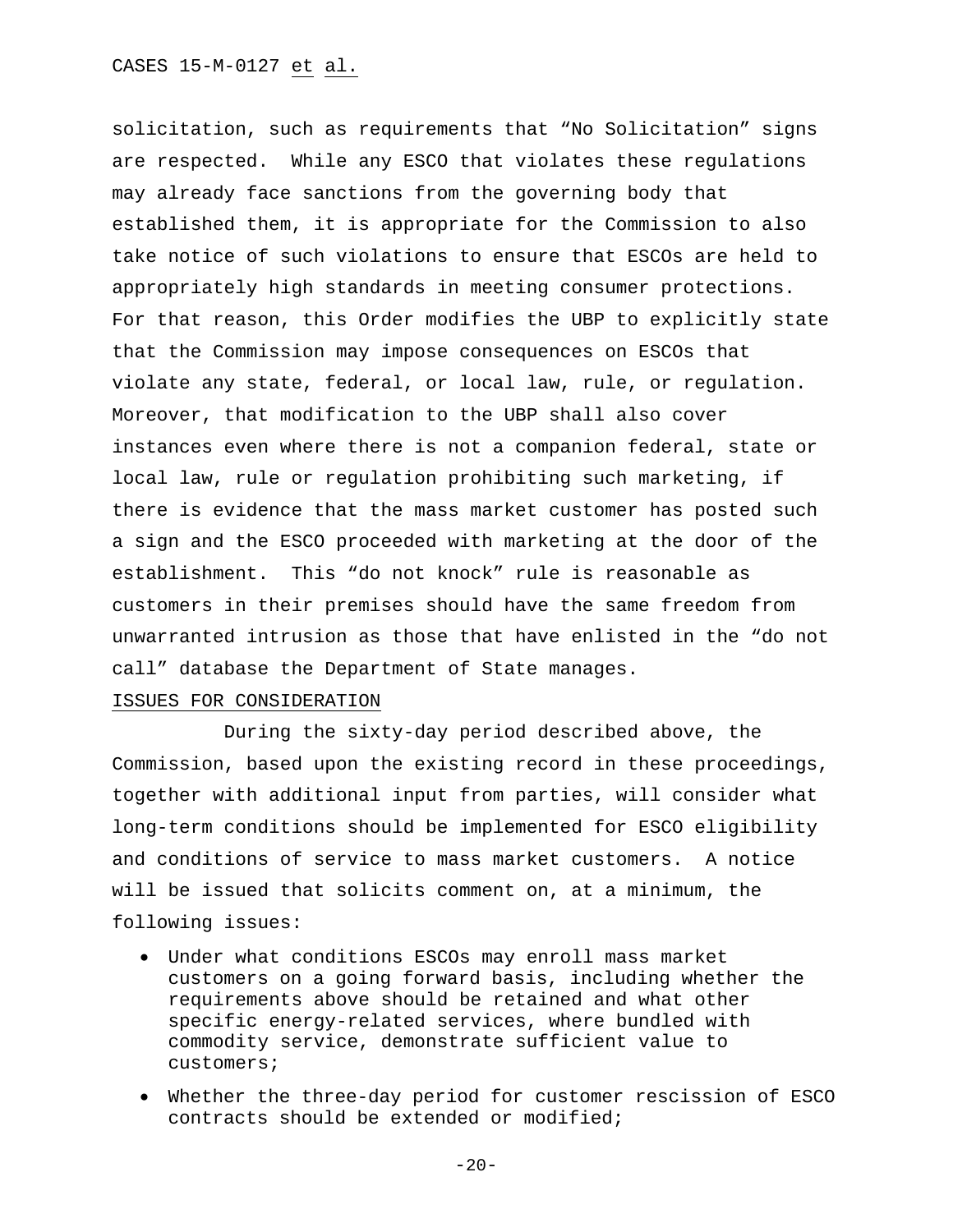- Whether and under what circumstances ESCOs should be required to post performance bonds or other forms of demonstrated financial capability; and
- What penalties may apply to ESCOs that violate the UBP or other Commission Orders or provisions of the PSL (for example, the application of PSL §§ 25 and 25-a).

#### The Commission orders:

1. Consistent with the body of the Order and subject to the exceptions described therein, effective ten calendar days from the date of this Order, energy service companies (ESCOs) shall only enroll new residential or small non-residential customers (mass market customers) or renew existing mass market customers in gas or electric service if at least one of the following two conditions is met: (1) enrollment where the contract guarantees that the customer will pay no more than were the customer a full-service customer of the utility; or (2) enrollment based on a contract for an electricity product derived from at least 30% renewable sources.

2. ESCOs must receive affirmative consent from a mass market customer prior to renewing that customer from a fixed rate or guaranteed savings contract into a contract that provides renewable energy but does not guarantee savings.

3. For each ESCO that intends to enroll new mass market customers or renew existing mass market customers once Ordering Clause No. 1 has gone into effect, the Chief Executive Officer (CEO) or equivalent corporate officer of the ESCO must make a filing by 4:00pm on the tenth calendar days after the date of this Order certifying that any enrollments will comply with the conditions of this Order.

4. Revisions to the Uniform Business Practices are adopted in accordance with the discussion in the body of this Order. Subsection 2.D.5.l is relettered 2.D.5.n; a new

-21-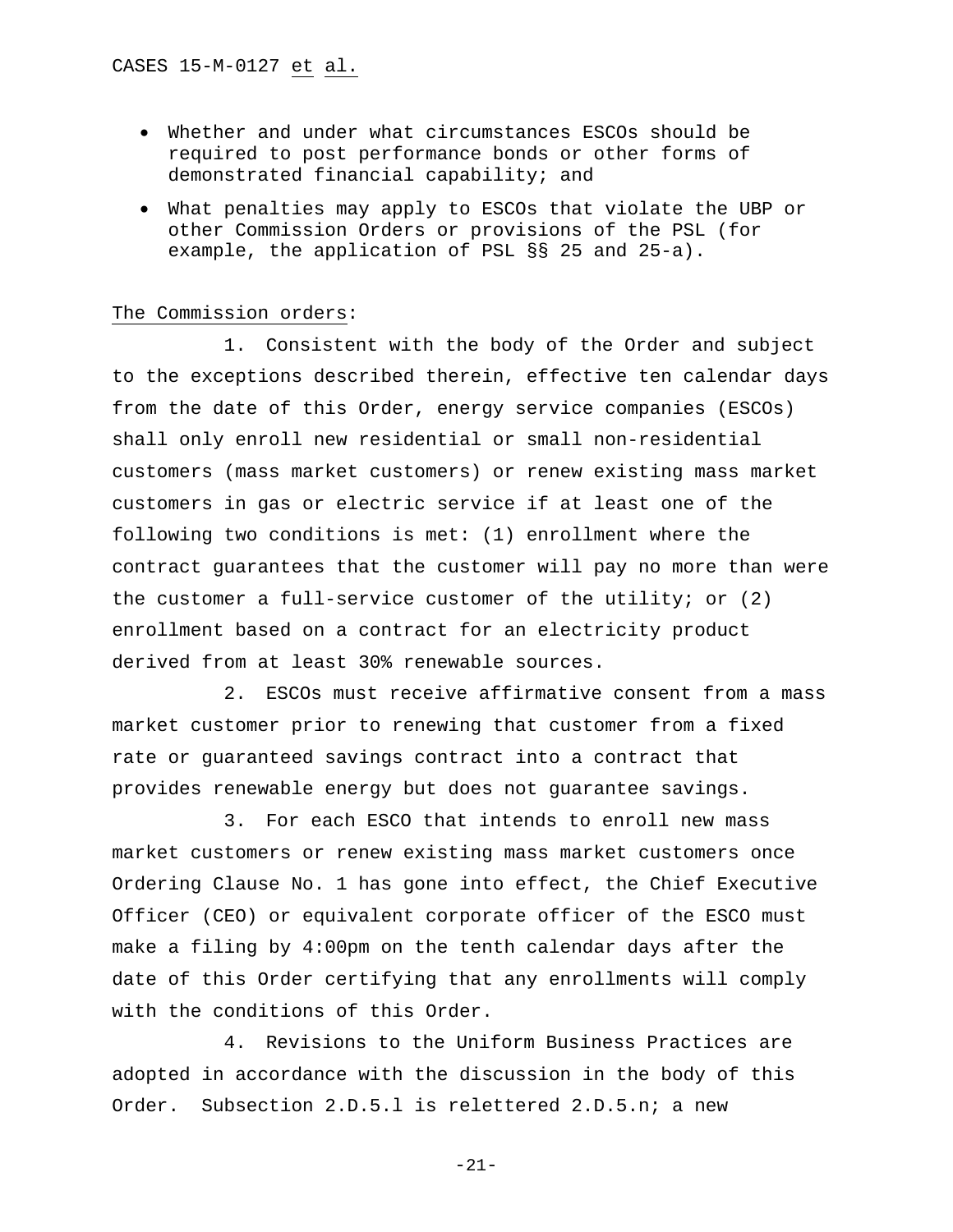subsection 2.D.5.l is added reading "a material pattern of consumer complaints on matters within the ESCO's control;" and a new subsection 2.D.5.m is added reading "failure to comply with any federal, state, or local laws, rules, or regulations related to sales or marketing or 'No Solicitation' signage on the premises; or." In addition, a subsection 2.D.6.1 is modified to state "Either (a) notify the ESCO in writing of its failure to comply and request that the ESCO take appropriate corrective action or provide remedies within the directed cure period, which will be based on a reasonable amount of time given the nature of the issue to be cured; or (b) order that the ESCO show cause why a consequence should not be imposed." and subsection 2.D.6.2 is modified to state "The Commission may impose the consequences listed in subparagraph b of this paragraph if (a) ESCO fails to take corrective actions or provide remedies within the cure period; or (b) the Commission determines that the incident or incidents of non-compliance are substantiated and the consequence is appropriate." ESCOs eligible to operate in New York are directed to comply with the revised Uniform Business Practices.

5. Electric and gas distribution utilities that have tariffed provisions providing for retail access are directed to file tariff amendments or addenda to incorporate or reflect in their tariffs the Uniform Business Practices revisions approved in Ordering Clause No. 4. The tariff revisions shall be filed, on not less than one day's notice, to become effective on or before March 1, 2016.

6. The requirements of Public Service Law Section 66(12)(b) as to newspaper publication of the tariff revisions filed in accordance with Ordering Clause No. 5 are waived because this Order gives adequate notice of the changes.

-22-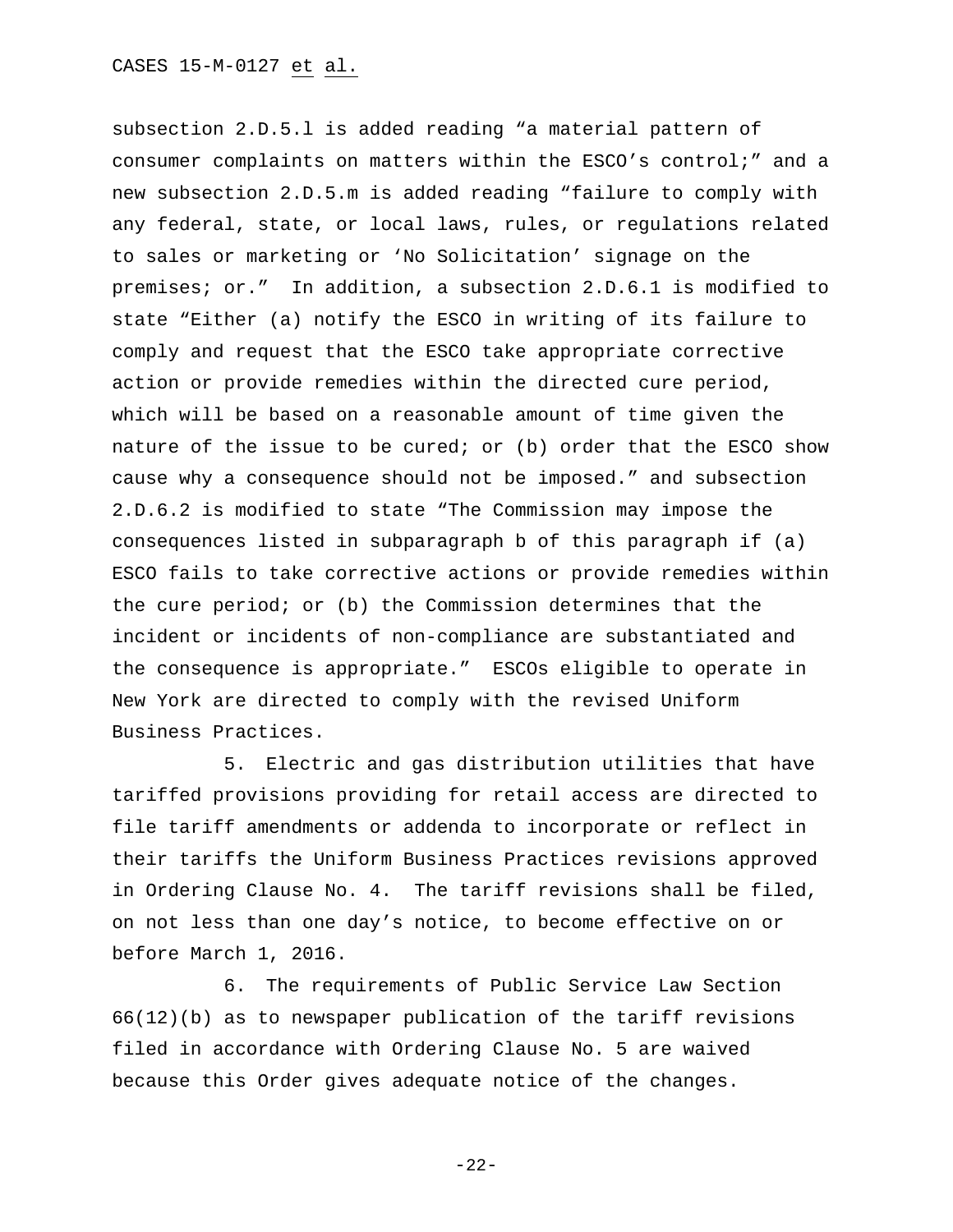7. In the Secretary's sole discretion, the deadlines set forth in this order may be extended. Any request for an extension must be in writing, must include a justification for the extension, and must be filed at least one day prior to the affected deadline.

8. These proceedings are continued.

By the Commission,

 (SIGNED) KATHLEEN H. BURGESS Secretary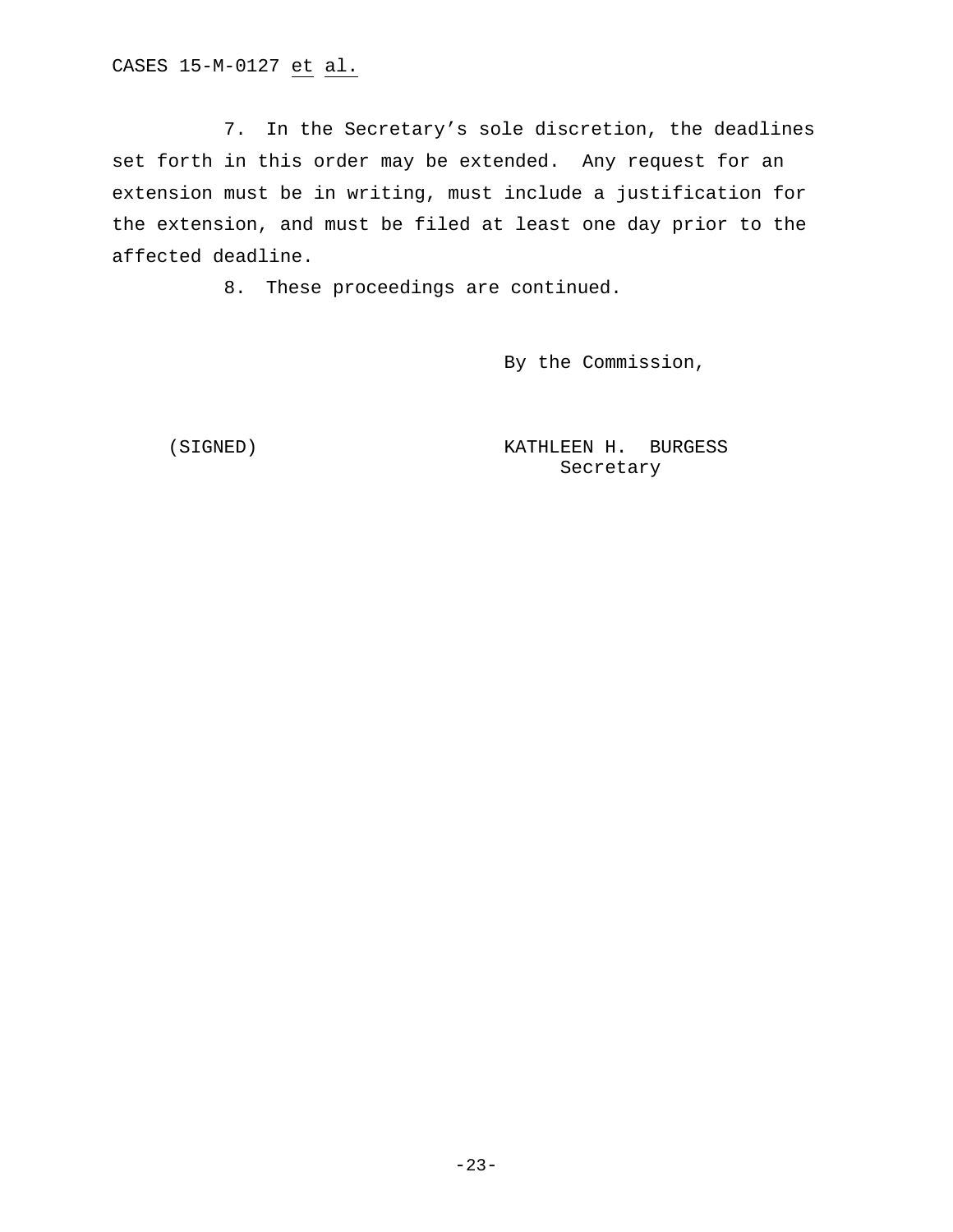# APPENDIX A ESCO ELIGIBILITY REQUIREMENTS LIST OF COMMENTERS

AARP (Reply Comments)

City of New York (NYC)

Committee of Chief Risk Officers (CCRO)

Direct Energy: Direct Energy Business Marketing, LLC; Direct Energy Business, LLC; Direct Energy Services, LLC (collectively, Direct Energy).

Energy Technology Savings (ETS)

Energywiz, Inc.

Ethical Electric, Inc., (Ethical Electric)

- Exelon Companies: Baltimore Gas and Electric Company; Commonwealth Edison Company; Constellation Energy Nuclear Group, LLC; Constellation NewEnergy, Inc; Excelon Corporation; Exelon Generation Company, LLC; Exelon Microgrid, LLC; Nine Mile Point Nuclear Station, LLC; PECO Energy Company; R.E. Ginna Nuclear Power Plant, LLC. (collectively, Exelon)
- Joint Utilities: Central Hudson Gas & Electric Corporation; Consolidated Edison Company of New York, Inc.; National Fuel Gas Distribution Corporation; New York State Electric & Gas Corporation; Niagara Mohawk Power Corporation d/b/a/ National Grid; Orange and Rockland Utilities, Inc.; and Rochester Gas and Electric Corporation (collectively, Joint Utilities).

Mirabito Natural Gas, LLC (Mirabito)

- National Energy Marketers Association (Initial and Reply Comments) (NEM)
- NRG Energy, Inc. (NRG)
- Retail Energy Supply Association (Initial and Reply Comments) (RESA)
- Public Utility Law Project of New York, Inc. (PULP)
- UGI Energy Services, LLC (UGIES)
- Utility Intervention Unit, New York State Department of State (Reply Comments) (UIU)